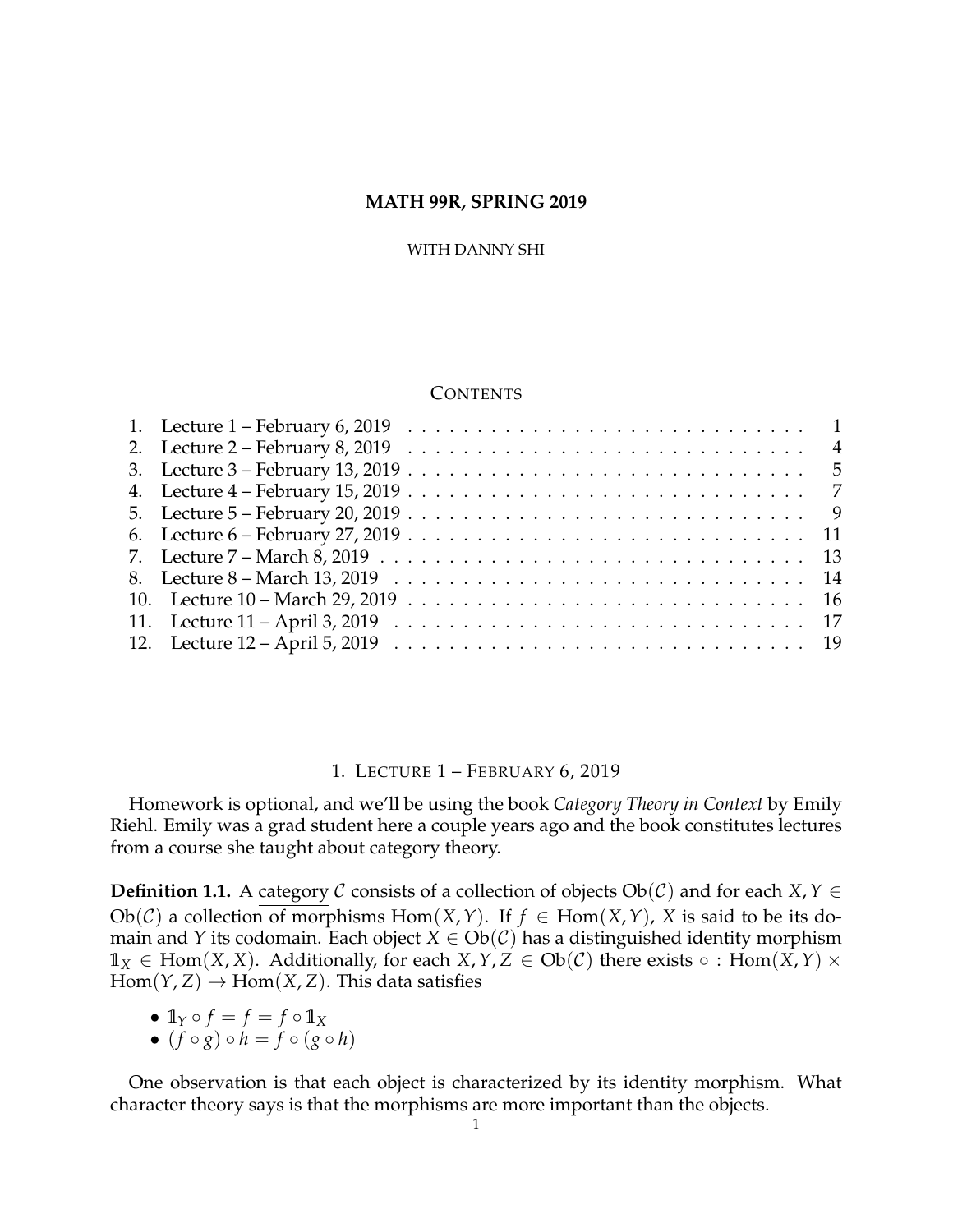- **Example 1.2.** (1) **Set** is the category whose objects are sets and morphisms are functions between sets. Implicitly, we also need to define  $(f \circ g)x = f(g(x))$ .
	- (2) **Top** is the category whose objects are topological spaces and morphisms are continuous maps. Composition is just composition of functions.
	- (3) **Grp** is the category whose objects are groups and whose morphisms are group homomorphisms. Historically, this example is the reason why the word 'morphism' appears in the definition of category.
	- (4) **Man** is the category whose objects are smooth manifolds and morphisms are smooth maps.
	- (5) **Mod**<sub>*R*</sub> is the category of R-modules with morphisms module homomorphisms. When R is a field, this category is  $Vect_K$ , and when R is  $\mathbb{Z}$ , it's the full subcategory **Ab** of **Grp**.

All of these categories are concrete because, informally speaking, their objects are sets with extra structure and their morphisms are just maps of sets which happen to satisfy some properties. They are contrasted with abstract categories, which do not consist of sets with extra structure.

**Example 1.3.** A group *G* can be witnessed as the one-object category *BG* whose morphisms are elements of *G* with composition rule simply the group operation.

The point of these examples is that you can make a category out of just about anything, and that morphisms need not be functions.

**Example 1.4.** A poset can be turned into a category whose objects are the elements of the set and where  $Hom(X, Y) = *$  if  $X < Y$  and it's empty otherwise. We take  $\ast \circ \ast = \ast$ , and it associates vacuously.

A set *S* can be turned into a category where the objects are elements of *S* and the only morphisms are the identity. There's no need to define composition.

"A poset is a thing where you got stuff." - Danny.

**Definition 1.5.** A category is small if its morphisms form a set.

**Definition 1.6.** A category is locally small if  $Hom(X, Y)$  is a set  $\forall X, Y \in Ob(\mathcal{C})$ .

In everyday math, we say that two objects should be considered equivalent if they admit an isomorphism between each other. Category theory equips us with more general language to describe isomorphisms.

**Definition 1.7.** A morphism  $f: X \to Y$  is an isomorphism if there exists a map  $g: Y \to X$ such that  $f \circ g = \mathbb{1}_Y$  and  $g \circ f = \mathbb{1}_X$ .

This is a beautiful definition. When there exists an isomorphism between *X* and *Y*, we  $write X ≅ Y$ .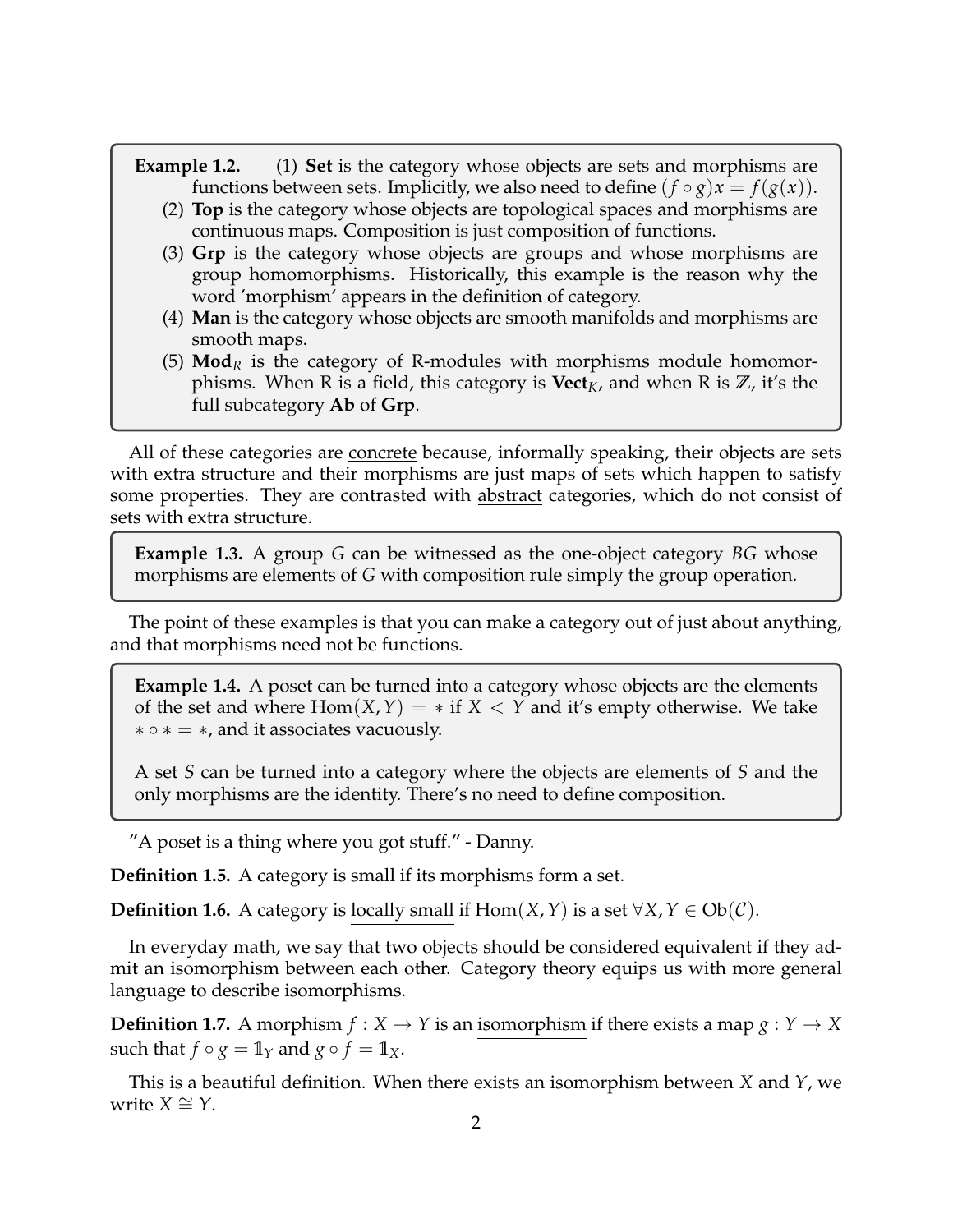Some morphisms have special names: morphisms whose domain and codomain coincide are called endomorphisms, and endomorphisms which are isomorphisms are called automorphisms.

**Example 1.8.** Isomorphisms in **Top** are homeomorphisms. In **Man**, they're diffeomorphisms.

**Definition 1.9.** A groupoid is a category in which every morphism is an isomorphism.

**Definition 1.10.** A subcategory of  $C$  is a category whose objects are a subcollection of those of  $\mathcal C$  and whose morphisms are a subcollection of the morphisms of  $\mathcal C$ .

Here's a fun fact: any category  $\mathcal C$  contains a maximal groupoid whose objects are all the objects in  $\mathcal C$  and whose morphisms are all the isomorphisms in  $\mathcal C$ .

**Exercise 1.1** Show that a morphisms can have at most one inverse morphism.

*Proof.* Not surprisingly, this is the proof that inverses are unique in a monoid. After all, Hom sets are monoids.

$$
f^{-1} = f^{-1} \mathbb{1}
$$
  
=  $f^{-1}(f f_*^{-1})$   
=  $(f^{-1} f) f_*^{-1}$   
=  $\mathbb{1} f_*^{-1}$   
=  $f_*^{-1}$ 

 $\Box$ 

**Exercise 1.2** Say  $f: X \to Y$  is a morphism and there exist a pair of morphisms  $g, h: Y \to X$ such that  $gf = 1$ *X* and  $fh = 1$ *Y*. Show that  $g = h$  and  $f$  is an isomorphism.

*Proof.* It's the same trick as the previous exercise.

$$
g = g1
$$
  
=  $g(fh)$   
=  $(gf)h$   
= 1h  
= h

It follows immediately that *f* is an isomorphism. What we've proven is that when leftand right-inverses exist, they coincide and in fact form a two-side inverse. This exercise, instantiated in the category **Set**, appears frequently in introductory math classes.

Tonight's homework is to read the exercises at the end of Chapter 1 in Emily's book. The goal is to learn about the Slice category.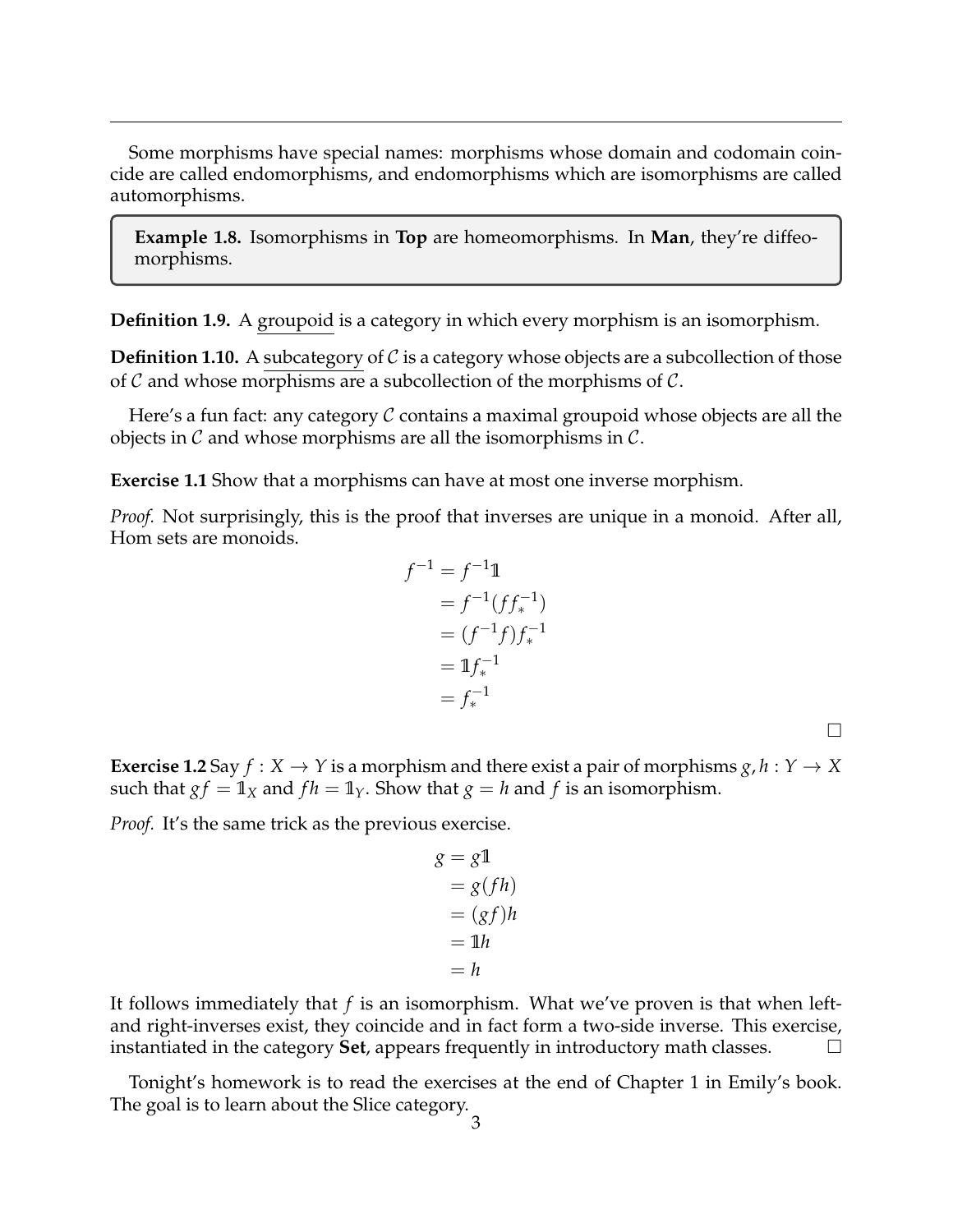# 2. LECTURE 2 – FEBRUARY 8, 2019

<span id="page-3-0"></span>Today we'll talk about the duality principle. Given some category, imagine an opposite category in which the objects are preserved by the morphisms' domains and codomains are reversed. Intuitively, dots stay the same and arrows are reversed.

**Definition 2.1.** For C a category,  $C^{op}$  is the opposite category of C where  $Ob(C^{op}) = Ob(C)$ and  $f^{op} \in \text{Hom}_{\mathcal{C}^{op}}(X,Y) \iff f \in \text{Hom}_{\mathcal{C}}(X,Y)$ . Identities get associated to identities, and  $g^{op} \circ f^{op} := (f \circ g)^{op}$ .

It turns out that  $\mathcal{C}^{op}$  defines a category if and only if  $\mathcal C$  is a category. Additionally,  $\mathcal C$  and  $\mathcal{C}^{op}$  contain the exact same information. In real life, it sometimes turns out that it's easier to prove a claim in  $\mathcal{C}^{op}$  than in  $\mathcal{C}$ .

**Example 2.2.** Last time we learned how to construct categories from posets. The opposite of these categories are those in which arrows point from greater elements to lesser elements.

**Example 2.3.** Recall that *BG* is the one-object category created from the data of a group. In *BG*, composition corresponds to left multiplication, while in *BGop* composition corresponds to left multiplication. In fact, for  $G^{op}$  the opposite group of *G*,  $(BG)^{op}$  is  $B(G^{op})$ .

Notice that a theorem which shows that something holds for all categories  $\mathcal C$  has shown that something holds for all  $\mathcal{C}^{op}$  as well (since the  $\mathcal{C}^{op}$  are just categories). Translating the statement from  $\mathcal{C}^{op}$  to one in  $\mathcal{C}$ , you get something slightly different (for free!). In this way, every theorem has a dual theorem.

**Proposition 2.4.** *The following are equivalent:*

- *(1)*  $f: X \rightarrow Y$  *is an isomorphism in C.*
- *(2) For all objects*  $c \in \mathcal{C}$ *,*  $f$  *induces a bijection*  $f_*$  :  $Hom(C, X)$  →  $Hom(C, Y)$ *.*
- *(3) For all objects*  $c \in \mathcal{C}$ *, f induces a bijection*  $f^* : Hom(Y, C) \to Hom(X, C)$ *.*

*Proof.* We'll show (*i*)  $\iff$  (*ii*) and use duality to show (*i*)  $\iff$  (*iii*). First suppose *f* is an isomorphism, with inverse  $g: Y \rightarrow X$ . Then there's another induced map *g*<sup>∗</sup> : Hom(*c*, *Y*) → Hom(*c*, *X*).  $f_* \circ g_*$  and  $g_* \circ f_*$  are the identity on Hom(*C*, *X*) and Hom(*C*, *Y*), so we have a bijection. So  $(i) \implies (ii)$ .

Now say  $f_*$  is a bijection  $Hom(c, X) \to Hom(c, Y)$  for any  $c \in Ob(\mathcal{C})$ . Taking  $c = Y$ , the surjectivity of this map means that  $\mathbb{1}_Y \in \text{Hom}(Y, Y)$  gets hit by some  $g \in \text{Hom}(Y, X)$ . This *g* satisfies  $f \circ g = \mathbb{1}_Y$ , so we have a right-inverse. Now take  $c = X$ .  $f_*$  sends  $g \circ f$  to  $g \circ f \circ g = f$ . But it also sends  $\mathbb{1}_X$  to f. Since it's an injection,  $g \circ f = \mathbb{1}_X$ . So *g* is a true inverse, and  $(ii) \implies (i)$ .

Now we use duality: the equivalence between (*i*) and (*ii*) holds for any categories. In  $p$  particular, it holds for  $C^{op}$ .  $f^{op}: y \to x$  is an isomorphism in  $C^{op}$ , so  $f_*^{op}: Hom_{C^{op}}(c, Y) \to Y$  $\text{Hom}_{\mathcal{C}^{op}}(\mathfrak{c},X)$  is a bijection. This gives us what we want.

 $\Box$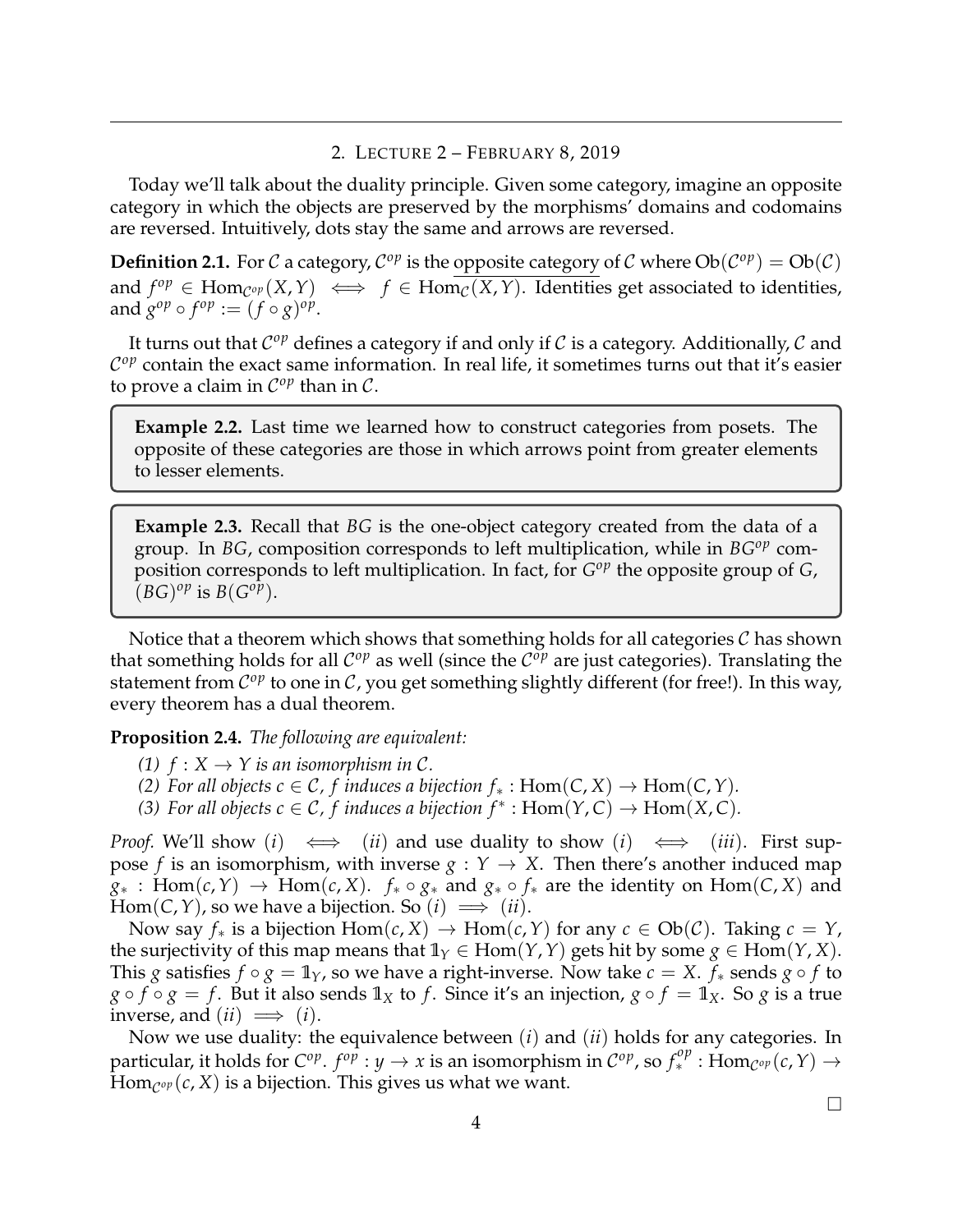So all isomorphisms can be detected at the level of bijections between Hom sets. Technically we assumed that our categories were locally small, but an analogous statements occurs for general categories, after some fussing around with classes.

**Definition 2.5.** Let  $f: X \rightarrow Y$  be a morphism.

(1) *f* is a monomorphism if  $fh = fk \implies h = k$  for any  $h, k \in Hom(-, X)$ .

(2) *f* is an epimorphism if  $hf = kh \implies h = k$  for any  $h, k \in \text{Hom}(X, -)$ .

These definitions are dual in the sense that monomorphisms of  $\mathcal C$  are epimorphisms of C *op* and vice versa.

**Example 2.6.** In **Set**, monomorphisms are surjections and epimorphisms are injections.

Equivalently, monomorphisms induce injections on Hom sets under post-composition and epimorphisms under pre-composition.

**Example 2.7.** In the setup  $X \xrightarrow{s} Y \xrightarrow{r} X$ , *s* is often called a <u>section</u> and *r* a <u>retraction</u>. Sections are always monomorphisms and retractions are always epimorphisms. This is not too hard to see when considering the action on Hom sets. These kinds of mono/epimorphisms are sometimes called split mono/epimorphisms (i.e. when they have one-sided inverses).

It's pretty clear that isomorphisms are both monomorphisms and epimorphisms. Is the converse true? The answer is no. Consider the inclusion  $\mathbb{Z} \to \mathbb{Q}$  in the category **Ring**. It's a monomorphism because it's an injection. It's an epimorphism because any map  $Q \rightarrow W$ is determined by where **Z** ⊂ **Q** gets sent. But it's not an isomorphism because **Z** doesn't have enough inverses to receive an injection from **Q**.

**Proposition 2.8.** *Monomorphisms compose. On the other hand, if g f is a monomorphism then f is a monomorphism (but we can't say anything about g).*

The dual statement to this is that epimorphisms compose and that if *gf* is an epimorphism, *g* is an epimorphism.

**Exercises**: In Emily's book, 1.2(ii), 1.2(iii), and 1.2(vi).

3. LECTURE 3 – FEBRUARY 13, 2019

<span id="page-4-0"></span>Here's a slogan for this class: "Any mathematical object should be considered with its structure-preserving morphisms." And one mathematical object we've encountered is that of the object - so what should morphisms between categories look like?

**Definition 3.1.** A <u>functor</u> between categories  $F: \mathcal{C} \to \mathcal{D}$  consists of a map

- $F: Ob \mathcal{C} \to Ob \mathcal{D}$
- $F: \text{Hom}(c_1, c_2) \to \text{Hom}(d_3)$ ,  $d_4$ )

And these assignments satisfy the follow functoriality axioms: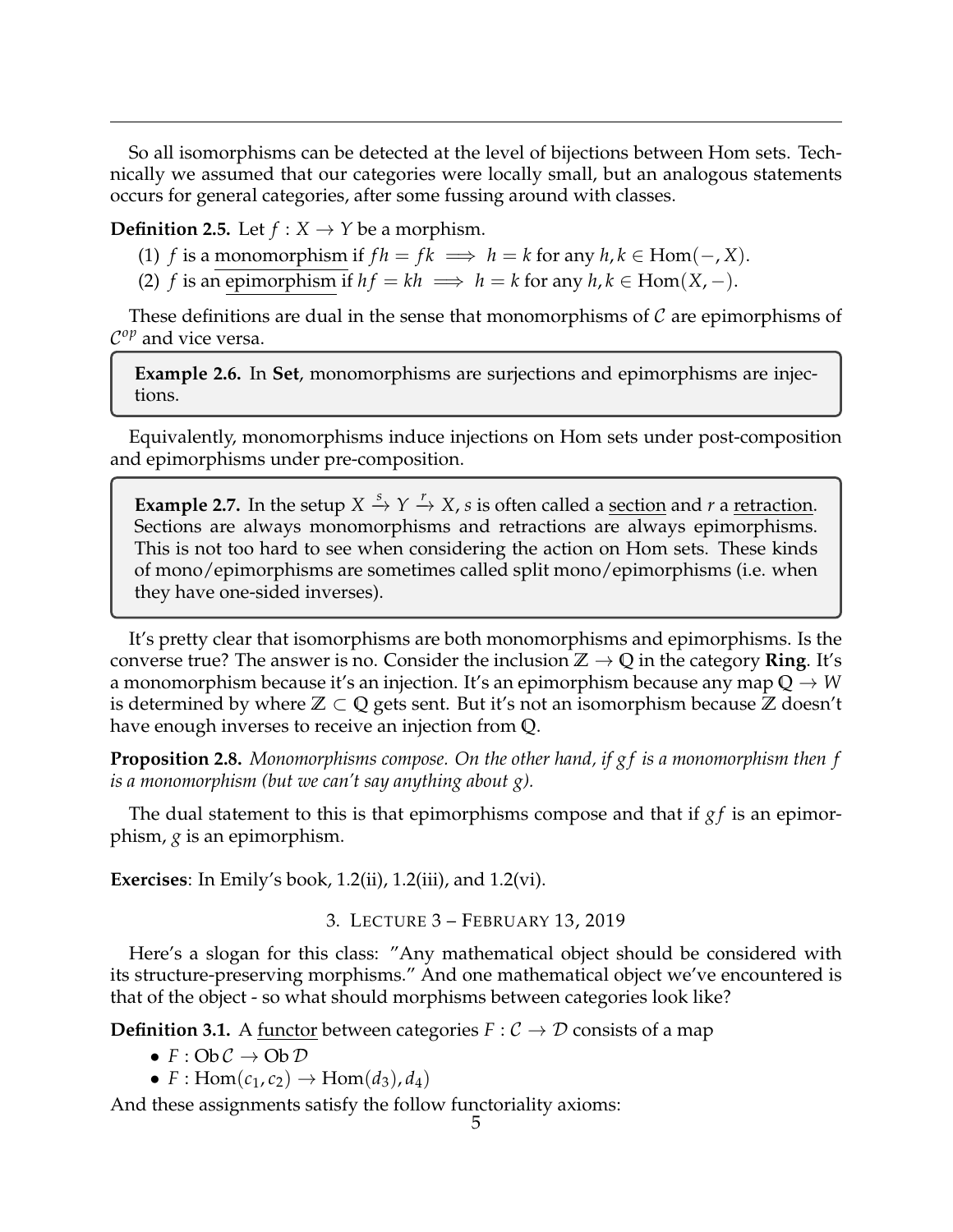- $F(\mathbb{1}_c) = \mathbb{1}_{F(c)}$
- $F(f \circ g) = F(f) \circ F(g)$

**Example 3.2.** The forgetful functor  $Grp \rightarrow Set$  sends a group to its underlying set and group homomorphisms to the maps of sets which define them. Similarly, there's a forgetful functor  $\text{Top} \rightarrow \text{Set}$ .

There can also be intermediate forgetful functors which forget some, but not all, of the structure in a category. For instance, there's a forgetful functor  $\text{Mod}_R \rightarrow \text{Ab}$ which forgets about scaling (the map  $R \otimes M \to M$ ). There's also a forgetful functor from  $\text{Ring} \to \text{Ab}$  which forgets about the operation of multiplication. It shouldn't be much of a surprise that none of these functors inject on objects.

**Example 3.3.** An extremely important functor in algebraic topology sends **Top** to **hTop**. It does nothing on objects and sends morphisms to their homotopy classes. Other functors in algebraic topology send  $\textsf{Top}_*$  to  $\textsf{Grp}$ , like  $\pi_i$ , homology, and cohomology. One of the first things you learn in algebraic topology is that these functors are homotopy invariant. This is witnessed in the fact that these maps factor through **hTop**<sup>∗</sup> .

**Example 3.4.** A functor that is in some ways 'opposite' to the forgetful functor is the free functor, which sends **Set** to **Group**. A set gets sent to the group consisting of finite words with letters in that set. This quality of being opposite will be made more formal when we get to adjoints - the result is that the free and forgetful functors form an adjoint pair.

**Theorem 3.5** (Brouwer's Fixed Point). Any continuous map  $D^2 \rightarrow D^2$  has a fixed point.

*Proof.* Suppose not. Then one can construct a continuous map  $r : D^2 \to \partial D^2$  that sends *x* to to the point on the boundary which the ray with head  $f(x)$  going through x hits. This map is continuous, and it acts as the identity on ∂D<sup>2</sup>, since we're looking at a ray which hits *x*. So there are maps:

$$
S^1 \xrightarrow{i} D^2 \xrightarrow{r} S^1
$$

Note that  $r \circ i = \mathbb{1}_{S^1}$ . Moving to groups via  $\pi_1$ , and using the fact that  $pi_1$  commutes with composition, there are maps

$$
\pi_1(S^1) \rightarrow \pi_1(D^2) \rightarrow \pi_1(S^1)
$$

whose composition is the identity. But *D*<sup>2</sup> has trivial fundamental group and *S* <sup>1</sup> doesn't, producing contradiction.

**Definition 3.6.** Covariant functors send  $Hom(c_1, c_2)$  to  $Hom(F(c_1), F(c_2))$ . Contravariant functors send  $Hom(c_1, c_2)$  to  $Hom(F(c_2), F(c_1)).$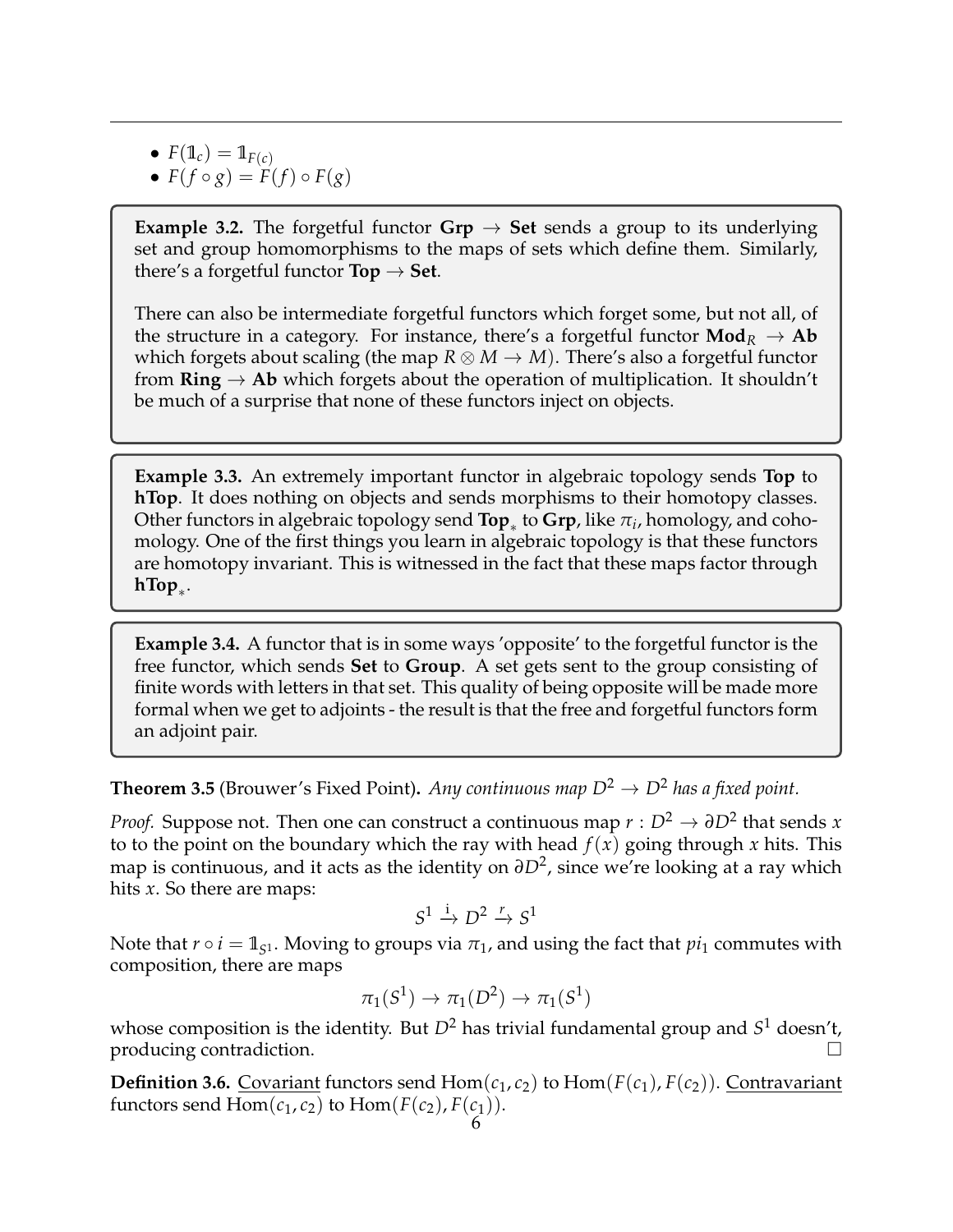A contravariant functor is just a covariant functor out of  $\mathcal{C}^{op}$ .

**Example 3.7.** There's a dual functor in linear algebra  $(-)^*$  : Vect<sup>*op*</sup>  $\rightarrow$  Vect<sub>*k*</sub></sub>  $V \mapsto V^* = \text{Hom}(V, K).$ 

There's also a functor  $\mathbf{CRing}^{op} \to \mathbf{Top}$  sending R to  $\text{Spec}(R)$ , which consists of prime ideals under the Zariski topology, in which closed subsets are all the prime ideals containing a certain ideal. It's contravariant because of a result in commutative algebra guaranteeing that pre-images of prime ideals are prime ideals, though the images may not be.

**Proposition 3.8.** *Functors preserve isomorphisms.*

*Proof.*

$$
F(f)F(f^{-1}) = F(f \circ f^{-1})
$$
  
= F(1)  
= 1

and likewise in the other direction.  $\Box$ 

**Example 3.9.** Recall that associated to a group *G* we have the single object category *BG*. What does a functor  $BG \rightarrow C$  look like? Functors preserve automorphisms, so *BG* gets sent to a single object in  $\mathcal C$  and a collection of automorphisms on that object. So a functor  $BG \to C$  is equivalent to a *G*-object in *C* (i.e. an object with a *G*-action).

When  $C$ =**Set**, the data of a functor is a G-set. When  $C = \textbf{Vect}_k$ , the data of a functor is a representation. And when  $C = Top$ , it's a *G*-space.

Though we just learned that functors preserve isomorphisms, they do not in general preserve monomorphisms and epimorphisms. But they *do* preserve split monomorphisms and epimorphisms (i.e. one-sided inverses).

**Definition 3.10.** For  $\mathcal C$  a locally small category, there are two functors from  $\mathcal C$  to **Set**. One is covariant, and is defined  $(-) \mapsto \text{Hom}(c, -)$  for fixed *c*. Another, contravariant, is defined  $(-) \mapsto \text{Hom}(\iota,c).$ 

**Definition 3.11.** Given categories  $C$ ,  $D$ , their product category  $C \times D$  is a category whose objects are pairs (*c*, *d*) and whose morphisms are pairs of appropriate morphisms in each 'coordinate'. Bifunctors are functors out of product categories.

4. LECTURE 4 – FEBRUARY 15, 2019

<span id="page-6-0"></span>Last time we learned that a functor is a map between categories.

**Definition 4.1. Cat** is the the category whose objects are small categories. It's not small, but it is locally small.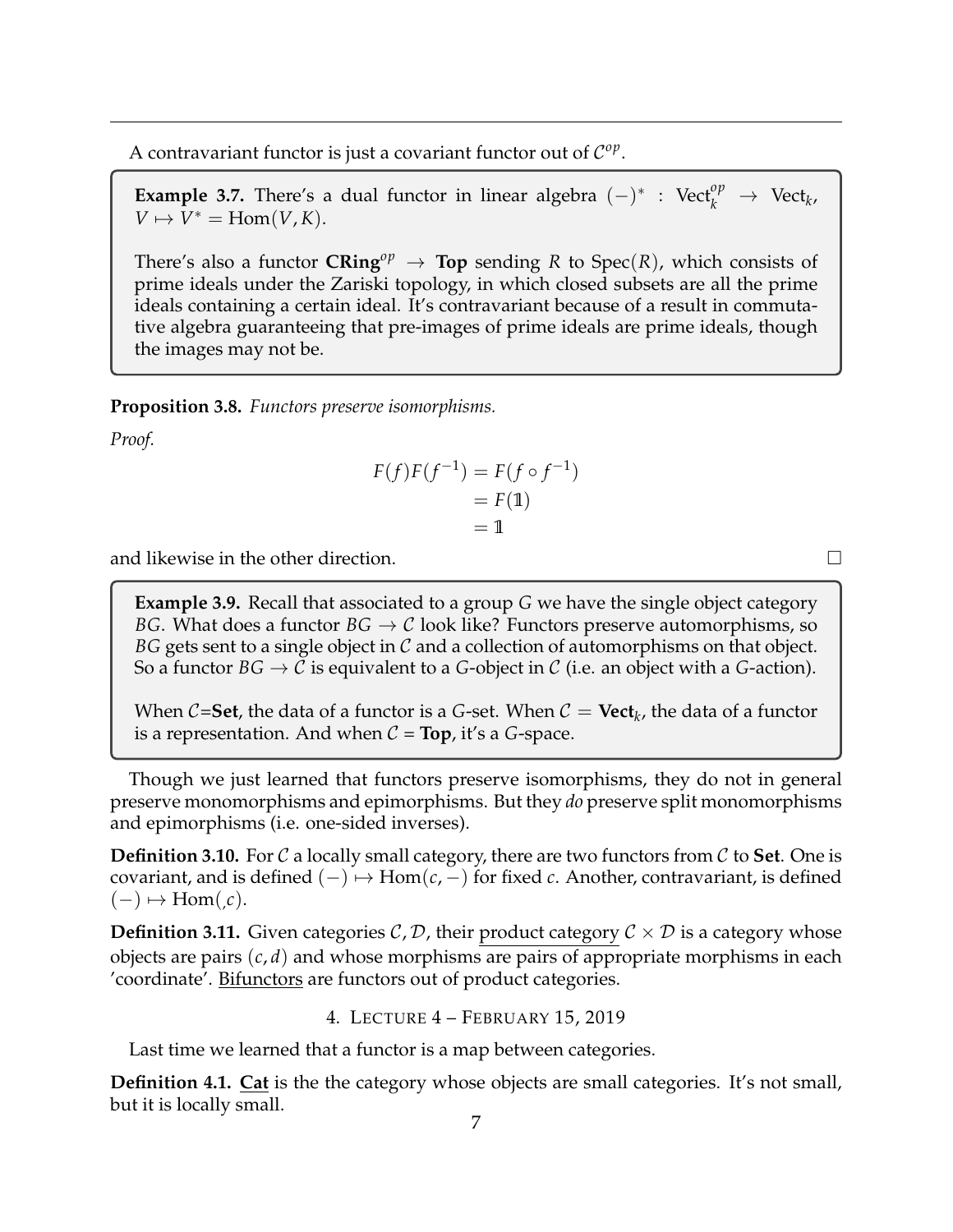Subcategories of **Cat** include **Set**, **Grp**, the category of monoids, and the category of groupoids.

**Definition 4.2. CAT** is the category whose objects are locally small categories. It's not even locally small.

As you may expect, there's an inclusion functor  $Cat \hookrightarrow CAT$ .

**Definition 4.3.** An isomorphism of categories  $F : C \rightarrow D$  is a functor which admits an inverse  $G : \mathcal{D} \to \mathcal{C}$  such that  $GF = \mathbb{1}_{\mathcal{C}}$  and  $FG = \mathbb{1}_{\mathcal{D}}$ .

**Example 4.4.**  $(-)^{op}$  : **CAT**  $\rightarrow$  **CAT** is an automorphism of **CAT**.

Note that for *R* a ring,  $R^{op}$  consists of the asme underlying elements with opposite multiplication. It follows that any left R-module is equivalent to a right R-module, and  $\mathbf{Mod}_R^{\mathbf{1}} \cong R^{op} \mathbf{Mod}.$ 

Though we've presented a few examples, this notion of isomorphism is almost always too restrictive in practice. Intuitively, what we've said is that two objects in a category are equivalent if they're outright equal, but we'd like to say they're equivalent if they're isomorphic. Historically, the development of category theory had somewhat backward motivations, in that people only cared about categories insofar as they cared about natural transformations.

**Example 4.5.** Take *V* to be a finite dimensiona lvector space over *K*, and  $V^*$  = Hom(*V*, *K*). We've seen in linear algebra that  $V \cong V^*$ . To see why, we select a basis for  $\hat{V}: e_1, \ldots, e_n$ . Now take  $e_1^*$  $_1^*$  to be the linear functional sending  $e_1$  to 1 and everything else to 0. The  $e_i^*$  $\sum_{i=1}^{n}$  are then a basis for  $V^*$ , and the isomorphisms from *V* to  $V^*$  sends  $e_j$  to  $e_j^*$ *j* .

Now let's look at  $(V^*)^* := \text{Hom}(V^*, K)$ . We already know that  $(V^*)^* \cong V^* \cong$ *V*, but there's a choice-free way to exhibit the long isomorphism from *V* to  $(V^*)^*$ . Consider the map sending *v* to  $ev_v : f \mapsto f(v)$ . It's an isomorphism. The point of this exercise is that this isomorphism is, if only informally, quite natural. The first isomorphism, from *V* to *V* ∗ , forced us to make a choice and get our hands dirty.

"Not natural means it's not natural." - Danny.

**Definition 4.6.** Let *F*, *G* :  $C \rightarrow D$  be functors. A natural transformation  $\alpha : F \rightarrow G$  consists of a morphism  $\alpha_c : Fc \to Gc$  for each  $c \in \mathcal{C}$ , called the component of the natural transformation, such that  $\alpha_{c'} \circ Ff = Gf \circ \alpha_c$ .

$$
\begin{array}{ccc}\nFc & \xrightarrow{\alpha_c} & Gc \\
\downarrow Ff & & \downarrow Gf \\
Fc' & \xrightarrow{\alpha_{c'}} & Gc'\n\end{array}
$$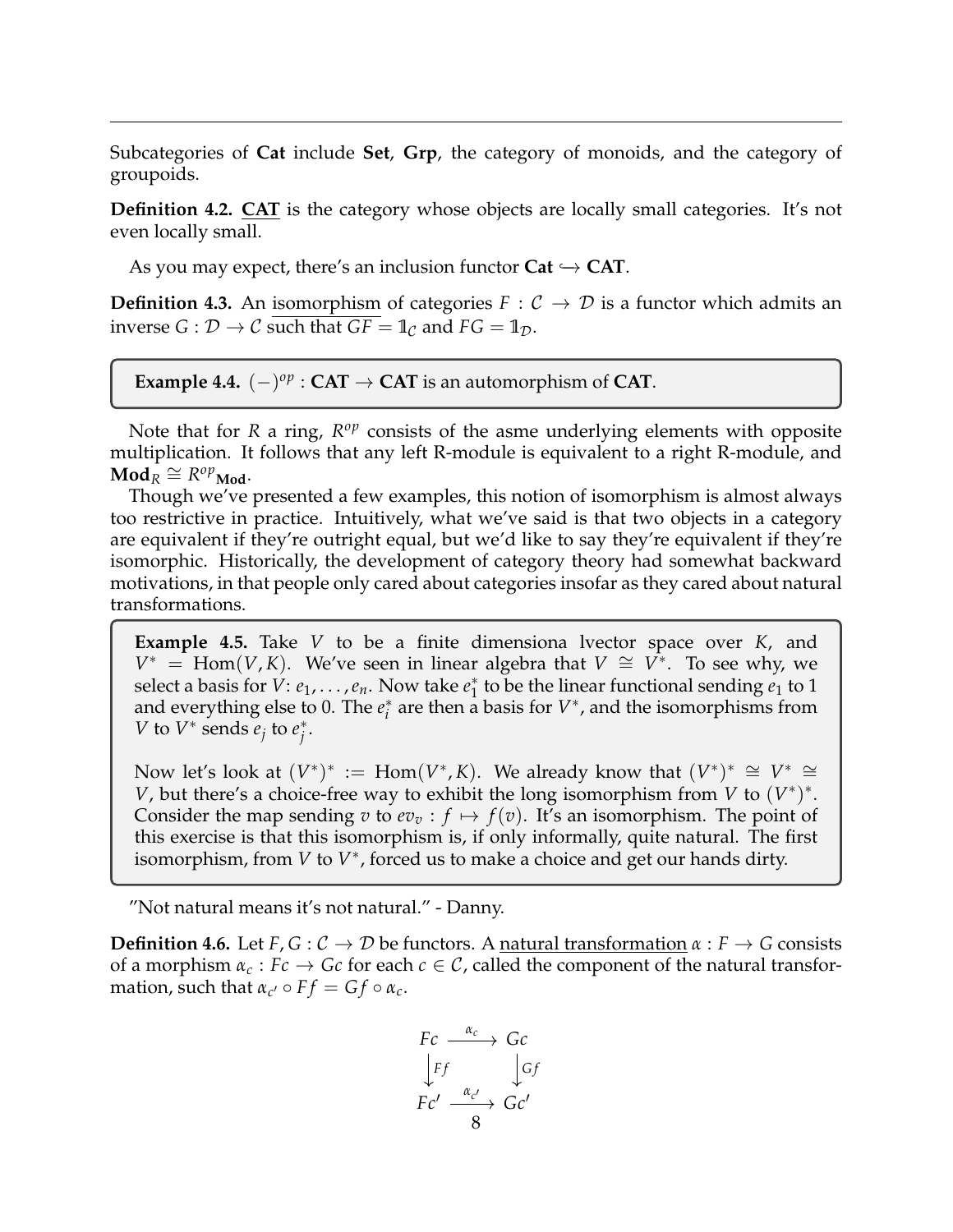**Definition 4.7.** A natural isomorphism is a natural transformation whose components are all isomorphisms.

**Example 4.8.** Let's think back to our evaluation map  $ev : V \to V^{**}$  that sends vectors in *V* to the map sending an element of  $V^*$  to its output on *v*. We claim that it's a natural transformation between the identity on Vect $_k$  and the double dual on Vect $_k$ . This amounts to showing that the following diagram commutes:

$$
V \xrightarrow{ev} V^{**}
$$
  

$$
\downarrow \phi \qquad \qquad \downarrow \phi^{**}
$$
  

$$
W \xrightarrow{ev} W^{**}
$$

To see why there's couldn't be a natural transformation between the identity and  $(-)^*$ , note that the  $(-)^*$  is contravariant.

People usually end up saying that functors are natural if they admit natural transformations with the identity.

**Example 4.9.** We've seen that a functor  $BG \rightarrow C$  is an object in C with a G-action. So a map from two functors is a *G*-equivariant map between objects in C. As expected, a commutative diagram:

$$
X \xrightarrow{\alpha} Y
$$
  
\n
$$
\downarrow g
$$
  
\n
$$
X \xrightarrow{\alpha} Y
$$

"Do you like this? Do you like it as much as I do?" - Danny.

<span id="page-8-0"></span>**Exercises** 1.4(i), 1.4(ii), 1.4(iv)

5. LECTURE 5 – FEBRUARY 20, 2019

"The gloves are coming off." - Danny

Today we're going to talk about equivalence of categories. We've spoken briefly about the notion of homotopy in algebraic homotopy - informally, a homotopy between maps  $f, g: X \to Y$  on topological spaces corresponds to the statement that the maps can be continuously deformed into each other. Formally, a homotopy is a continuous map *h* :  $X \times [0, 1] \rightarrow Y$  with  $X \times \{0\} = f$  and  $X \times \{1\} = g$ .

This definition looks somewhat similar to what we saw when considering natural transformations, in that you may be tempted to think of a natural transformation as a homotopy between functors - one important difference is that the property of admitting a homotopy is symmetric while that of admitting a natural transformation is not. Natural isomorphisms are in this sense better analogs for homotopy for functors, as they admit natural transformations in the opposite direction.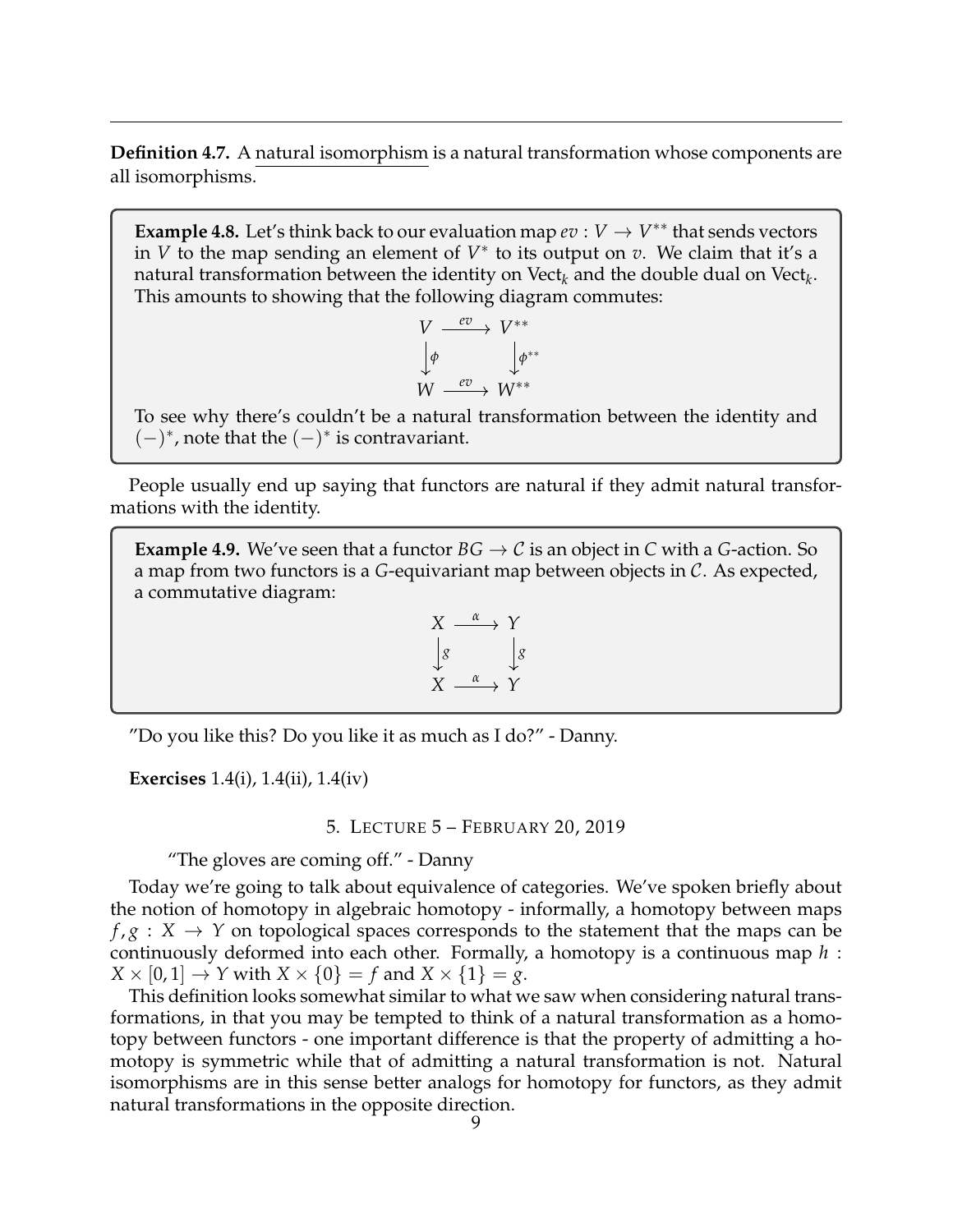Today it will be useful to consider the category **1** of one object 0 and the category **2** with objects 0, 1 and one non-identity morphisms from 0 to 1.

**Proposition 5.1.** *Suppose*  $\alpha$  *is a natural transformation between*  $F, G : C \rightarrow D$ *. Then*  $\alpha$  *corresponds bijectively to a functor*  $C \times 2 \rightarrow D$ *.* 



Recall that a natural isomorphism is a natural transformation with an inverse natural transformations. Now we'll look at the category **I**, which is the category **2** with a morphism from 1 to 0. We have a similar proposition.

**Proposition 5.2.** *The data of a natural isomorphism between*  $F, G : C \rightarrow D$  *is equivalent to a functor H with*



Recall that categories are isomorphic if they admit functors which compose to the identity in each direction, and that this is really too strong a property for us to be interested in. Now we'll look at an alternative property.

**Definition 5.3.** Categories C and D are equivalent if there exist functors  $F: C \to D$  and *G* :  $\mathcal{D} \rightarrow \mathcal{C}$  such that *GF*  $\cong$  1<sub>*C*</sub> and *FG*  $\cong$  1<sub>*D*</sub>.

Categories which are equivalent are written  $C \simeq D$ , while isomorphic categories are written  $C \cong \mathcal{D}$ . As you'd expect, equivalence of categories is an equivalence relations the only non-trivial condition to verify is transitivity.

**Example 5.4.** Recall that  $Mat_K$  is the category whose objects are the natural numbers and where  $Hom(n, m)$  consists of  $n \times m$  matrices over *K*. Composition is defined by multiplying matrices in opposite order. Vect $_f^{fd}$  is the category of finite-dimensional vector spaces over  $K$  while Vect $_K^{\text{basis}}$  is the category of finite-dimensional vector spaces over *K* with a chosen basis.

 $U: \mathrm{Vect}_K^{\mathrm{basis}} \to \mathrm{Vect}_K^{\mathrm{fd}}$  forgets the basis, while  $C: \mathrm{Vect}_K^{\mathrm{fd}} \to \mathrm{Vect}_K^{\mathrm{basis}}$  selects a basis for vector spaces.

 $K^{(-)}:$  Mat $_K \to$  Vect $_K^{\text{basis}}$  sends *n* to  $K^n$  with standard basis. Finally,  $H:$  Vect $_k^{\text{basis}} \to$  $\text{Mat}_K$  sends a vector space to its dimension.

**Theorem 5.5.** *The above functors produce equivalences between the three categories.*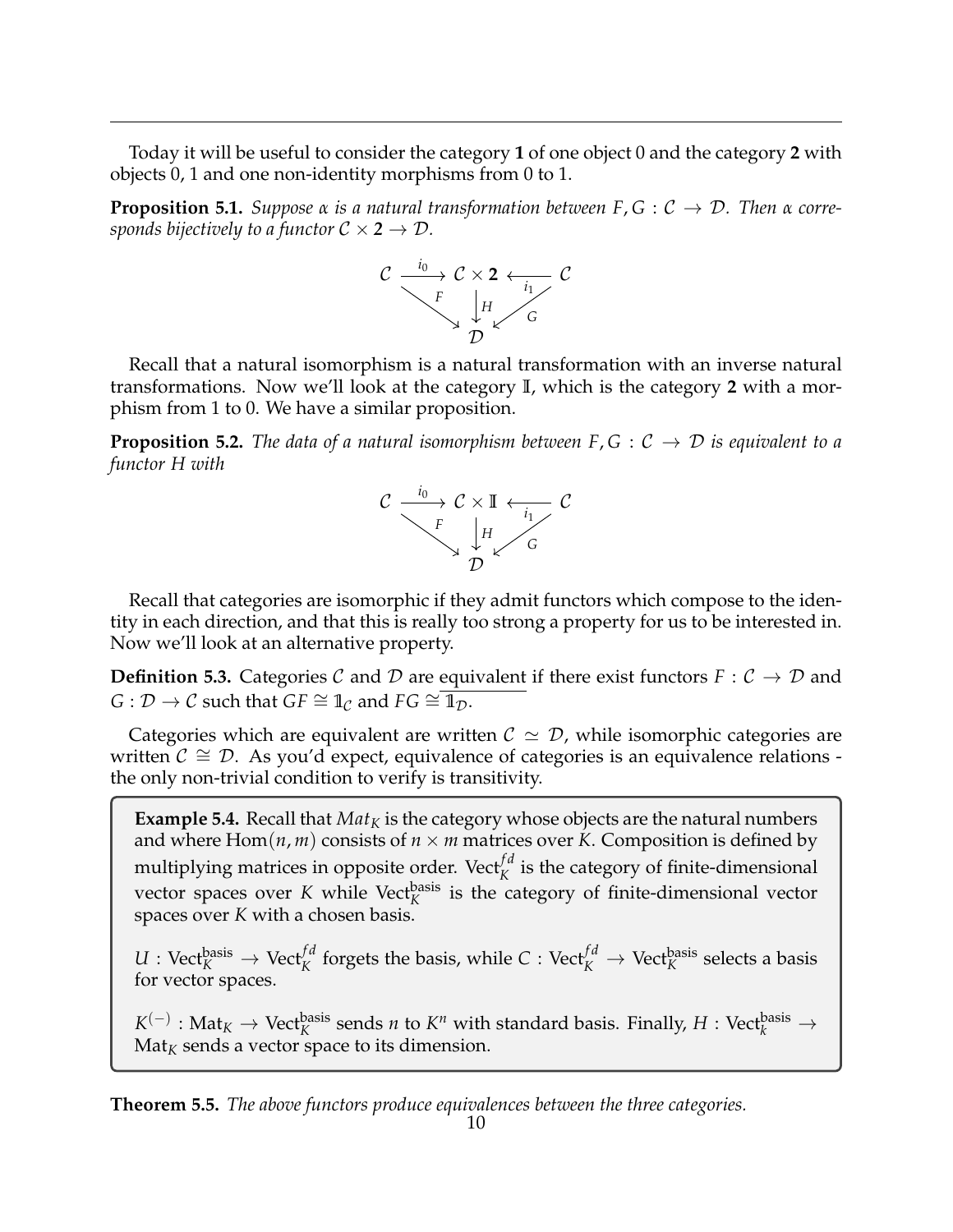Fortunately, there's an easier way of proving this than checking manually that all the appropriate compositions admit natural isomorphisms to the identity.

**Definition 5.6.** A functor  $F : C \to D$  is full if for each  $x, y \in C$ , the map  $C(x, y) \to C$  $\mathcal{D}(Fx, Fy)$  is surjective. It is faithful if this map always injects.

Notice that these are both local conditions. It's in fact possible for a functor to surject on objects and be fully faithful, yet fail to be an isomorphism of categories - in particular, it could still fail to inject on objects.

**Definition 5.7.** A functor  $F: \mathcal{C} \to \mathcal{D}$  is essentially surjective on objects if for each  $d \in \mathcal{D}$ , *d*  $\cong$  *Fc* for some *c* ∈ *C*.

**Theorem 5.8.** *A functor defines an equivalence between categories if and only if it is full, faithful, and essentially surjective on objects*[1](#page-10-1) *.*

**Definition 5.9.** A faithful functor which injects on objects is an embedding.

Embeddings identify their domains as subcategories of codomains. A full embedding identifies its domain as a full subcategory of its codomain.

6. LECTURE 6 – FEBRUARY 27, 2019

<span id="page-10-0"></span>Recall that categories C, D are equivalent if  $F : C \to D$  and  $G : C \to D$  with GF and FG admitting natural transformations to the identity.

We also learned about less tedious ways to detect equivalences of categories, via the local properties of fullness and faithfulness and via the global property of essential surjectiveness (i.e. surjectiveness up to isomorphism). In particular, we saw the following theorem:

**Theorem 6.1.** A functor  $F: C \to D$  *induces an equivalence of categories if and only if it is fully faithful and essentially surjective.*

*Proof.* First a lemma: suppose  $f : a \rightarrow b$  is a morphisms in a category and  $a \cong a'$ ,  $b \cong b'$ in this category. Then there's a unique morphisms  $f' : a' \rightarrow b'$  such that all the following diagrams commute:



And the three other diagrams given by changing the directions of the isomorphisms between *a*, *a'* and *b*, *b'*. The proof is to define *f'* using this diagram and then check that the diagrams commute.

Back to the proof - suppose *F* induces an equivalence, meaning there's an inverse functor *G* :  $D$  → *C* so that there are natural isomorphisms *GF*  $\cong$  **1**<sub>*C*</sub> and *FG*  $\cong$  **1**<sub>*D*</sub>. To see that *F* is essentially surjective, fix  $d \in \mathcal{D}$ . We'd like to show that  $F(Gd) \cong d$ , but this follows from the fact that  $FG \cong 1_D$ .

<span id="page-10-1"></span><sup>&</sup>lt;sup>1</sup>The backward direction requires use of the Axiom of Choice, but we won't worry about that here.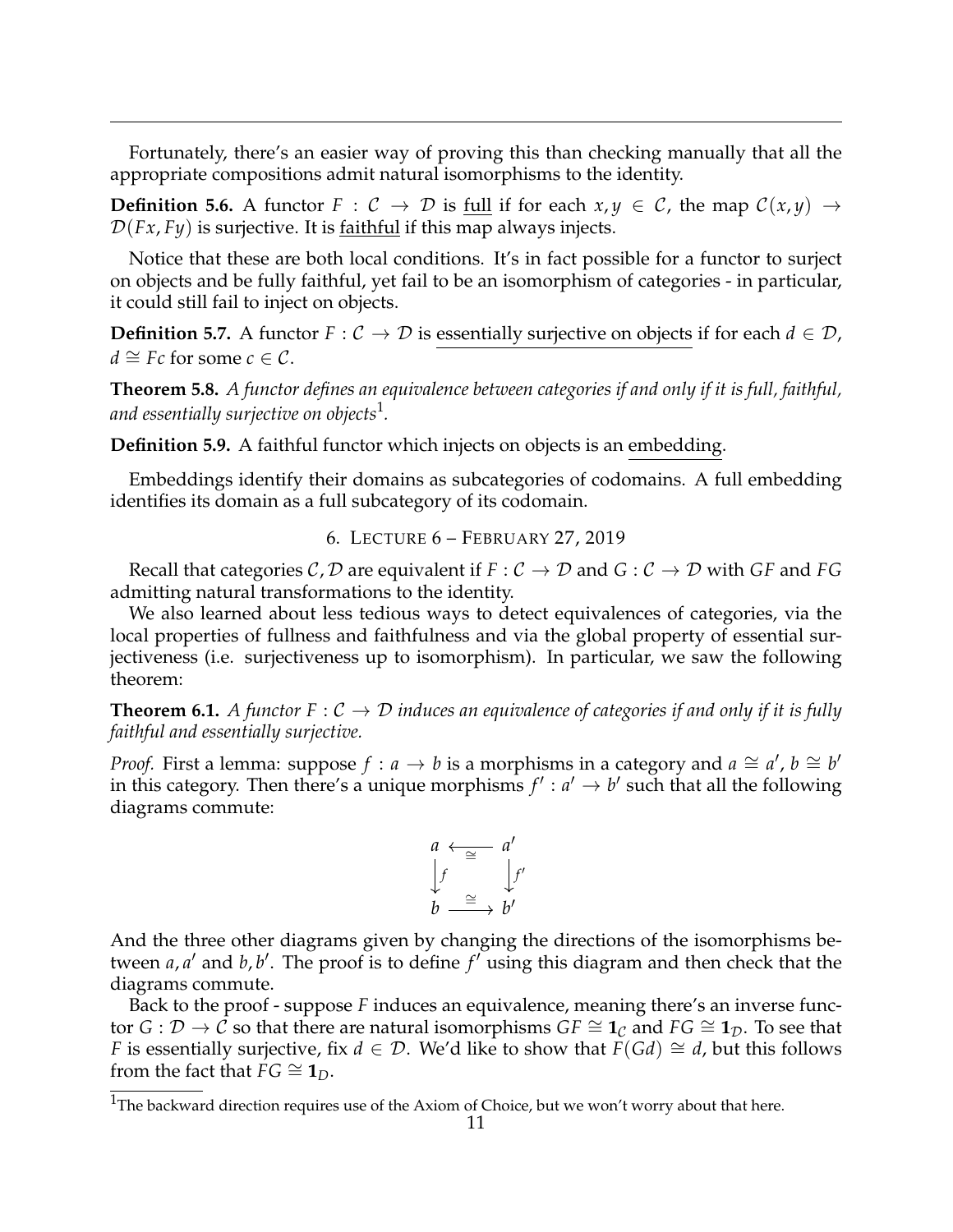To show faithfulness, suppose that  $Ff = Fg$ , for  $f, g \in \text{Hom}(c, c')$ . The idea is to show that *f* and *g* both satisfy the diagrams from our lemma, and it'll follow that they must be the same. Since  $GFf = GFg$ , and  $1_c \cong GF$ , we have

$$
c \xrightarrow{\eta_c} GFc
$$
  
\n
$$
\downarrow f \text{ or } g \qquad \downarrow GFf
$$
  
\n
$$
c' \xrightarrow{\eta_{c'}} GFc'
$$

Since both *f* and *g* make this diagram commute (and the other three), by our previous lemma they must coincide. Note that, by symmetry, this also means that *G* is faithful.

Now fix  $k \in \text{Hom}(Fc, Fc')$ . Then  $Gk \in \text{Hom}(GFc, GFc')$ . By our natural isomorphism, we have the diagram:

$$
c \xrightarrow{\eta_c} GFc
$$
  

$$
\downarrow \exists! h \qquad \qquad \downarrow GFk
$$
  

$$
c' \xrightarrow{\eta_{c'}} GFc'
$$

The unique existence of such an *h* follows again from our lemma. Now note that replacing *Gk* with *GFh* still makes the diagram commute, because  $GF \cong 1_C$ . So  $Gk = GFh$ , and because *G* is faithful, we're done.

Now suppose that  $F: \mathcal{C} \to \mathcal{D}$  is fully faithful and essentially surjective. First we need to construct *G* :  $D \rightarrow C$  - given  $d \in D$ , send it to one of the objects in *C* whose image under *F* is isomorphic to *d*. Then we have

$$
\begin{array}{ccc}\nFGd & \xrightarrow{\varepsilon_d} & d \\
\downarrow \exists! & & \downarrow \ell \\
FGd' & \xrightarrow{\varepsilon_{d'}} & d'\n\end{array}
$$

The unique map making this diagram commute is where  $\ell : d \rightarrow d'$  gets sent. One must show that *G* is in fact a functor (meaning it sends identities to identities and respect composition), but it then follows immediately that  $FG \cong 1_D$ . It remains only to show that  $GF \cong 1_C$ . This involves writing down diagrams and doing some chasing :)

Note that this proof was not too hard given familiarity with definitions - this is a common theme in category theory. Precise definitions make lots of proofs surprisingly easy.

**Definition 6.2.** A category is **connected** if any pair of objects is connected by a zig-zag of morphisms.

In the above definition, the category is thought of as a graph whose vertices are objects and whose morphisms form undirected edges.

**Proposition 6.3.** *Any connected groupoid is equivalent to the automorphism group of any of its objects.*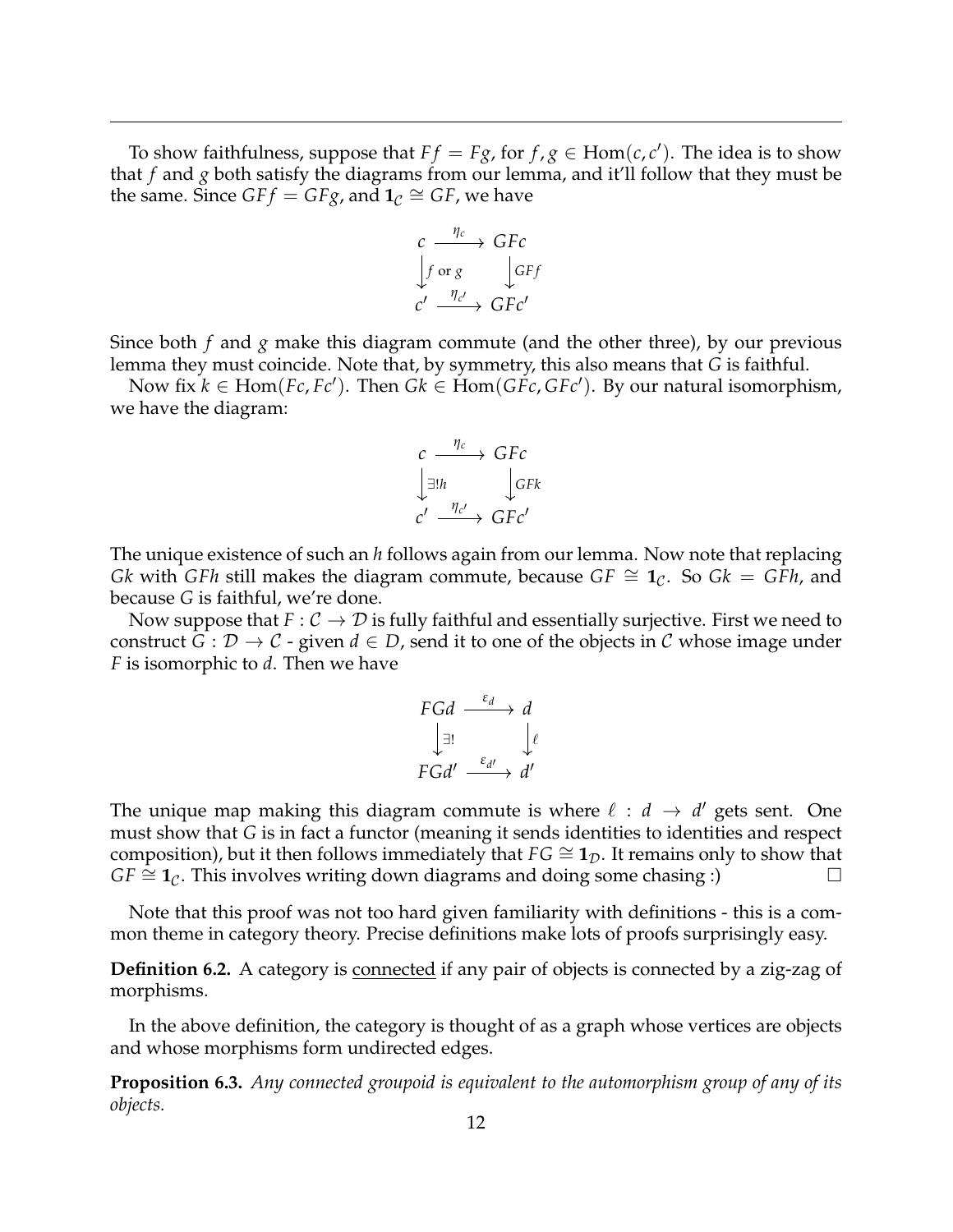*Proof.* There's an inclusion of categories *F* from the automorphism group of an object to the connected groupoid. *F* is essentially surjective because in a connected groupoid, all the objects are isomorphic to each other. It's also trivially fully faithful, so it's an equivalence of categories.  $\Box$ 

**Definition 6.4.** A category C is skeletal if it contains only one object in each isomorphism class.

Given a category  $C$ ,  $sk(C)$  is the unique skeletal category that is equivalent to C. Turning a connected groupoid into its skeleton is what we did in the previous proposition.

Notice that for skeletal categories, an equivalence of categories is an isomorphism of *categories.* Additionally,  $C \simeq D \iff sk(C) \cong sk(D)$ .

7. LECTURE 7 – MARCH 8, 2019

<span id="page-12-0"></span>**Definition 7.1.** An object  $i \in \mathcal{C}$  is initial if  $Hom(i, i = c)$  consists of exactly one element for all  $c \in \mathcal{C}$ .

As usual, a definition is accompanied by its dual definition.

**Definition 7.2.** An object  $t \in C$  is terminal if  $Hom(c, t)$  consists of exactly one element for all  $c \in \mathcal{C}$ .

**Example 7.3.** In **Set**,  $\emptyset$  is the initial object and  $\{pt\}$  is the terminal object. In **Top**, the initial object is the empty space and the terminal object is the space with one point. In **Mod***R*, the initial and terminal objects are both the 0 module. In **Field**, there's no initial object or terminal object, because there are no field homomorphisms between fields of different characteristic. In **Cat**, the initial object is the empty category and the terminal object is **1**, the category with one object.

We're done with Chapter 1 and we're ready to discuss Chapter 2, which is about the Yoneda Lemma. First, we'll cast the definitions of initial and terminal objects in terms of induced functors.

### **Definition 7.4.** An object  $c \in \mathcal{C}$

- (1) is <u>initial</u> if the functor  $Hom(c, -): C \rightarrow$  **Set** is naturally isomorphic to the constant functor  $* : C \to \mathbf{Set}$  that sends all  $x \in C$  to the one element set.
- (2) is <u>terminal</u> if the functor  $Hom(-, c)$  :  $C^{op}$  → **Set** is naturally isomorphic to the functor  $*:\mathcal{C}^{op}\to \mathbf{Set}.$

This demonstrates a theme of category

**Definition 7.5.** A functor  $F : C \to \mathbf{Set}$  is representable if there is an object  $c \in C$  and a natural isomorphism *F*  $\simeq$  Hom(*c*, −) or *F*  $\simeq$  Hom(−, *c*). One then says that *F* is represented by *c*.

This is Emily's definition of representability, but it's often said that a natural isomorphism to  $\text{Hom}(c, -)$  makes *F* co-representable while a natural isomorphism to  $\text{Hom}(c)$ makes it representable.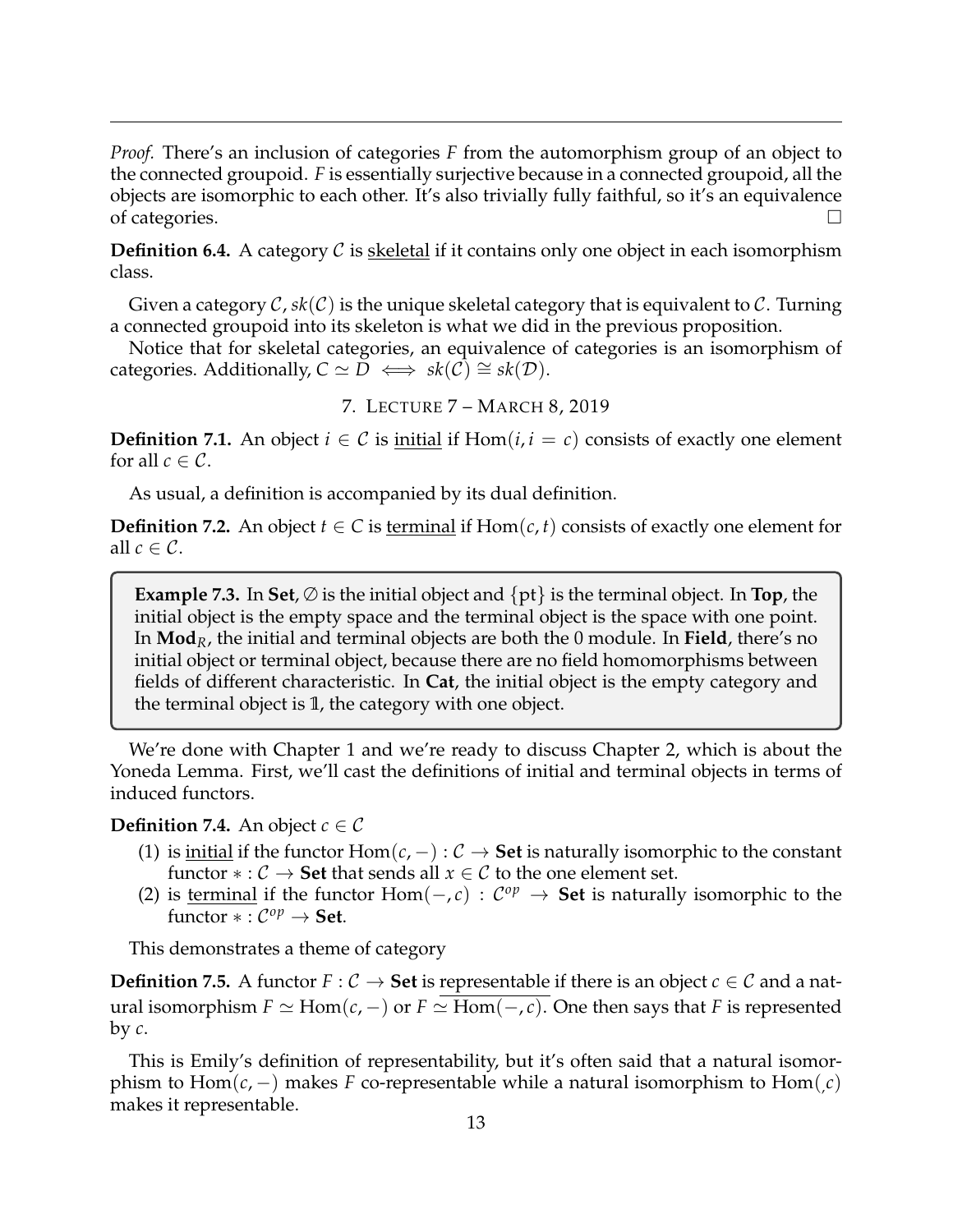**Definition 7.6.** A representation for *F* is an object  $c \in C$  together with a choice of natural isomorphism  $F \simeq$  Hom( $c$ , −) or  $F \simeq$  Hom( $-$ ,  $c$ ).

Universal properties say things about either Hom(*X*, −) or Hom(−, *X*). "Do you know what Mean Girls is?" - Danny.

# **Example 7.7.** (1) The identity functor from **Set** to **Set** is represented by the singleton **1**, because Hom(**1**, *X*) ≅ *X*.

- (2) The forgetful functor  $\mathbf{Grp} \to \mathbf{Set}$  is represented by  $\mathbb{Z}$ , since  $\text{Hom}(\mathbb{Z}, G) \cong G$ .
- (3) The forget functor **Ring**  $\rightarrow$  **Set** is represented by  $\mathbb{Z}[x]$ , because a map out of  $\mathbb{Z}[x]$  is determined by where *x* goes, and it can go anywhere.
- (4) The forgetful functor from  $\text{Mod}_R \to \text{Set}$  is represented by R.
- (5) The functor from **Grp** to **Set** which sends *G* to the set of its *n*-tuples is represented by the free abelian group on *n* generators.
- (6) The functor from **Ring** to **Set** sending a ring to the collection of its units is represented by  $\mathbb{Z}[x, x^{-1}]$ .
- (7) The functor Hom :  $Cat \rightarrow Set$  sending a category to the set of its morphisms is represented by the category **2**, which has two objects and one non-identity morphism between them.
- (8) The functor Iso :  $Cat \rightarrow Set$  sending a category to the collection of its isomorphisms is represented by the category **I** which has two objects and a non-identity morphisms in each direction (which, of course, are obligated to be inverses).
- (9) The functor Path : **Top**  $\rightarrow$  **Set** sending a topological space to the collection of its paths is represented by  $[0, 1]$ .
- (10) The functor Loop : **Top**  $\rightarrow$  **Set** sending a topological space to the collection of its loops is represented by *S* 1 .

Eilenberg-MacLane space:  $\text{Hom}_{hTop}(X, K(A, n)) = H^n(X; A)$ . Yoneda lemma turns natural transformations between functors into maps between the objects representing them

### 8. LECTURE 8 – MARCH 13, 2019

<span id="page-13-0"></span>Back in the 40's, when Eilenberg and MacLane invented category theory, a Japanese mathematician and computer scientist called Nobuo Yoneda was visiting Paris.

MacLane wanted to meet Yoneda, who said he was short on time and needed to meet in a train station. So they're speaking in a caf about Yoneda's lemma, and the train arrives before they've finished speaking. Yoneda got on the train, and MacLane followed him without a ticket - MacLane was able to learn about the Yoneda Lemma, which he loved and then advertised.

"If you had a time machine to go back 60 years ago, you could be a pretty big shot in category theory."

The Yoneda Lemma is about functors from categories to sets - functors from  $\mathcal{C}^{op} \to \mathbf{Set}$ are called presheaves. We've already learned that functors from  $C \rightarrow$  **Set** which can be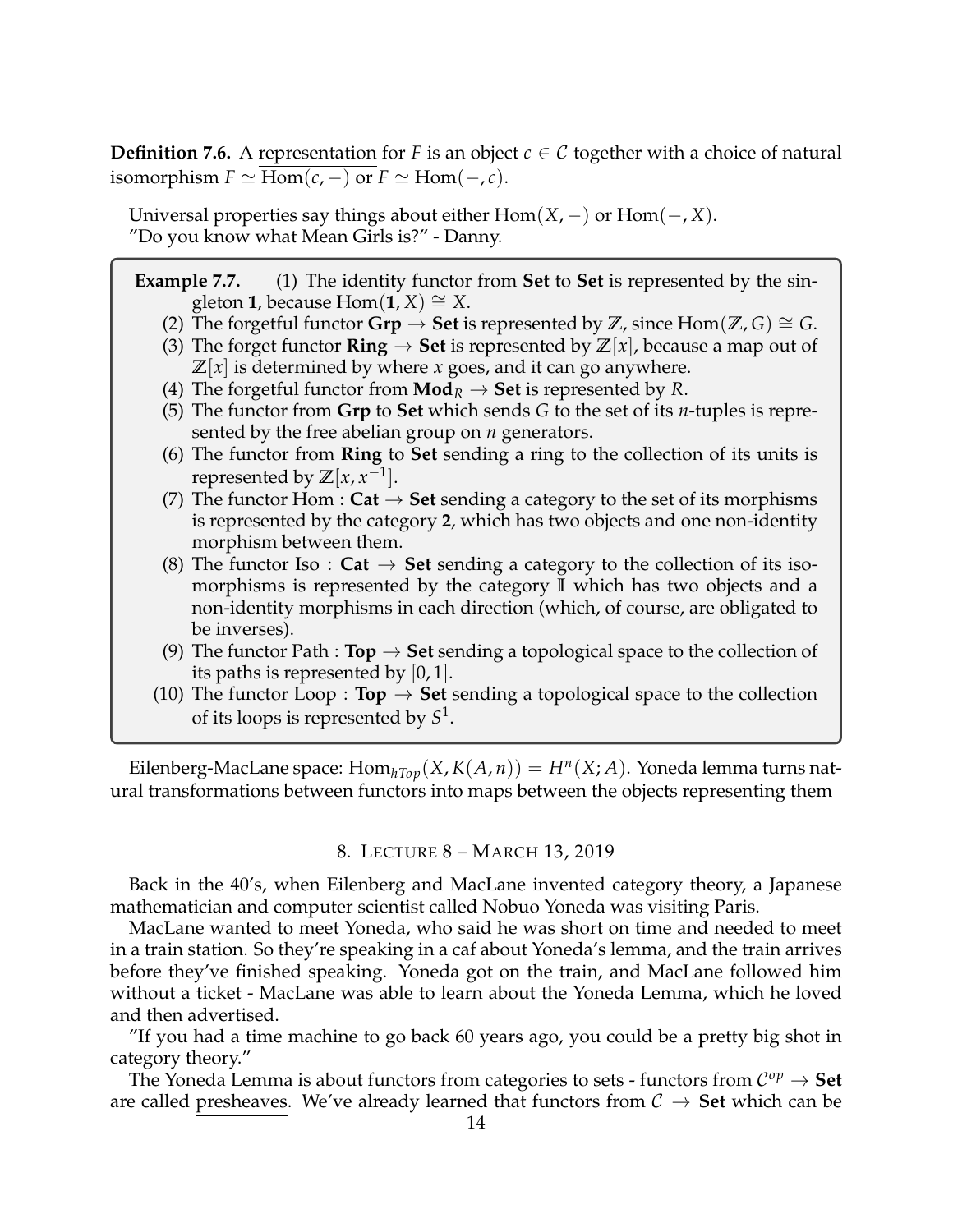witnessed as  $C(c, -)$  or  $C(-, c)$  are representable. This method of producing functors provides an embedding of C in its functors to **Set**.

A natural question asks which kinds of functors are representable, and how natural transformations from representable functors can be characterized.

**Lemma 8.1** (Yoneda Lemma). For C a locally small category and  $F: C \rightarrow Set$ , there exists a *natural isomorphism*

$$
Hom(Hom(c, -), F) \cong Fc
$$

*Proof.* We can construct a map  $\Phi$ : Hom(Hom( $c$ , -),  $F$ )  $\rightarrow$   $Fc$  by sending  $\alpha$  to  $\alpha_c(\mathbb{1}_c)$ . In the other direction, agh idk. Somehow functors are specified by where they send one thing. Then need to check that this bijection is natural.

(a) Take  $\mathcal C$  to be the category

**Example 8.2.**

$$
1 \to 2 \to 3 \to 4 \to \ldots
$$

and *F* :  $C \rightarrow$  **Set** to be some functor. Fixing a  $k \in C$ , we're interested in natural transformations  $C(k, -) \implies F$ . Taking  $k = 4$ , we have Hom(4, *x*) =  $\emptyset$  if  $x < 4$  and  $Hom(4, x) = *$  otherwise. A natural transformation from Hom(4, −) to *F* consists of the following commutative diagram:

$$
\begin{array}{l}\n\oslash \rightarrow \oslash \rightarrow \oslash \rightarrow * \rightarrow * \rightarrow \dots \\
\downarrow \quad \downarrow \quad \downarrow \\
F_1 \rightarrow F_2 \rightarrow F_3 \rightarrow F_4 \rightarrow F_5 \rightarrow \dots\n\end{array}
$$

(b) Now consider the category  $BG$  - we've mentioned that a functor  $BG \rightarrow Set$ is equivalent to a left *G*-set. A natural transformation between  $Hom(*,-)$ and  $X : BG \to Set$  corresponds to a *G*-equivariant map out of *G* (with the structure of a *G*-action). And a *G*-equivariant map out of *G* is determined by its output on any single element.

One interesting result of the Yoneda Lemma is that it gives rise to the Yoneda embedding (taking the dual, it in fact gives rise to two Yoneda embeddings). In particular, there's an embedding

$$
\mathcal{C} \hookrightarrow \mathbf{Set}^{C^{op}}
$$

And another

$$
\mathcal{C}^{op} \hookrightarrow \mathbf{Set}^C
$$

It turns out that these embeddings are full and faithful. One result of this is that a natural transformation Hom( $d$ , −)  $\implies$  Hom( $c$ , −) is equivalent to a morphism  $c \to d$ . This is sometimes presented as the statement of Yoneda's lemma, and is its most common use.

**Corollary 8.3** (Cayley's Theorem)**.** *Any group G is isomorphic to a subgroup of a permutation group.*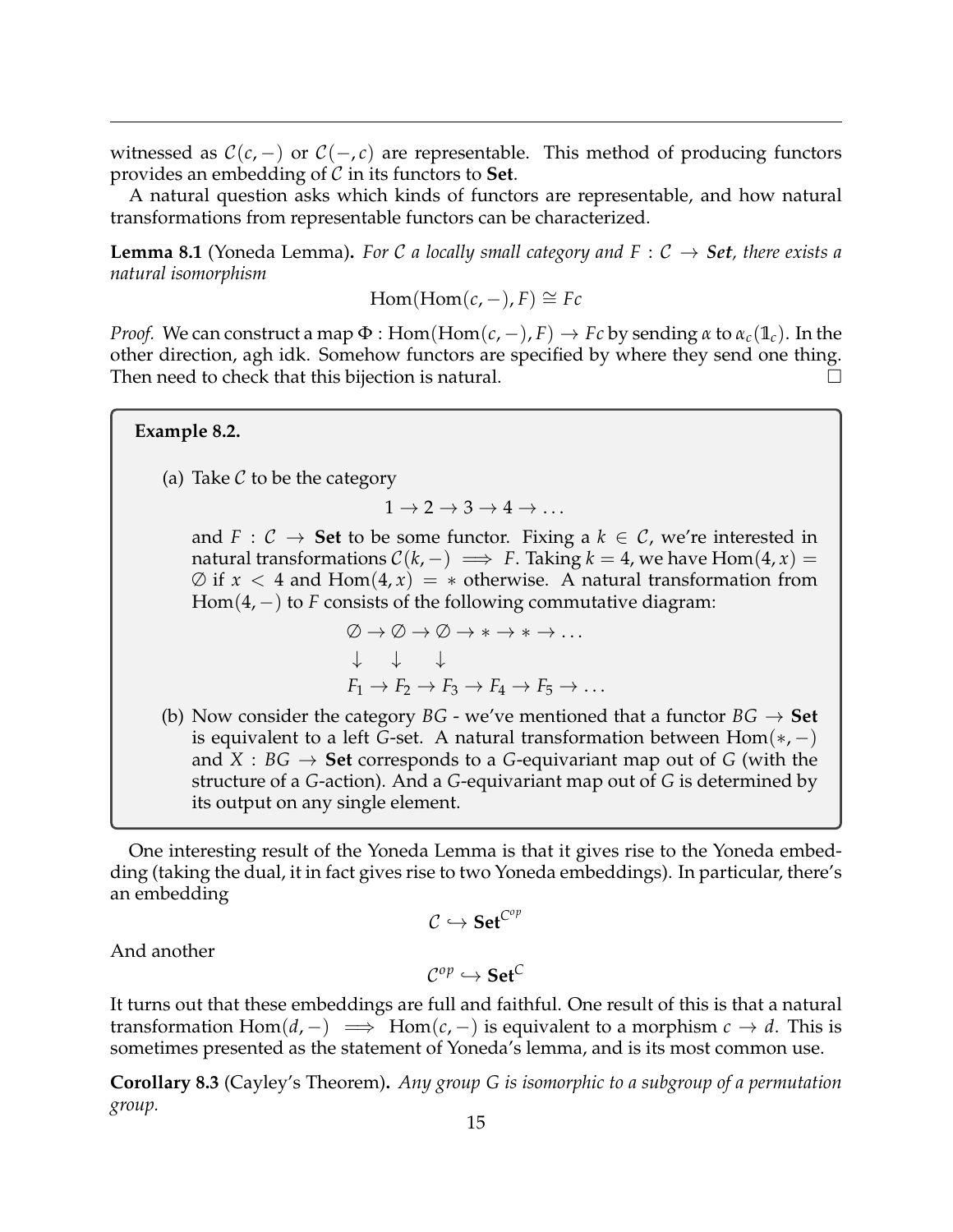## 10. LECTURE 10 – MARCH 29, 2019

<span id="page-15-0"></span>Last time we talked about adjoint functors. For the categories A, B, the functor  $G : B \to$ *A* is adjoint to  $F : A \to B$  if  $\text{Hom}_B(F(a), b) \cong \text{Hom}_A(a, G(b))$ . Note that this is a natural isomorphism. Today, we're going to define adjoint functors in terms of unit and counit maps.

For adjoint functors, there are two special maps. First suppose that  $b = F(a)$ , meaning we're considering an endomorphism on  $F(a)$ . In fact, consider the identity on  $F(a)$ . Since *G* is adjoint to *F*, *G* sends this to a map  $a \to GF(a)$ , and this map is natural in *a*. So we've arrived at a natural transformation  $\eta: \mathbb{1}_A \to GF$ . Dually, there's a natural transformation  $\epsilon$  : *FG*  $\rightarrow$  1<sub>*B*</sub>. *η* is called a unit map, while  $\epsilon$  is a counit map.

**Example 10.1.** The free functor  $F : Set \to Vect_k$  is adjoint to the forgetful functor  $U:$  **Vect**<sub>*k*</sub>  $\rightarrow$  **Set**. By our previous map, there should be a unit map  $\eta:$  1<sub>Set</sub>  $\rightarrow$  *UF* and a counit map  $\epsilon$  :  $FU \rightarrow \mathbb{1}_{Set}$ . Notice that  $\eta$  sends an element to itself, though it lies in a larger set (the set of the vector space with basis the original set containing our element). On the other hand, the counit map has domain which is the free vector space on the set of the original vector space (it's huge). It sends  $\sum_{v \in V} \lambda_v v$  to itself as an evaluated sum in *V*.

**Lemma 10.2** (Triangle Identities)**.** *This diagram commutes:*

$$
F(a) \xrightarrow{F(\eta_A)} FG(F(a))
$$
  
\n $\downarrow^{1_{F(a)}}$   $\downarrow^{1_{F(a)}}$  A dual  
\n $F(a)$ 

*diagram holds when one replaces a with b and F with G.*

*Proof.* Consider the transpose of  $\eta_A : A \to GF(A)$ ; it corresponds to the identity on  $F(A)$ . It may seem silly, but consider the transpose of the composition  $\mathbb{1}_{GF(A)} \circ \eta_A$ . First transposing the identity map, and using adjoint-ness of *G*, *F*, this corresponds to the counit map  $\epsilon_{F(A)}$ :  $FGF(A) \rightarrow F(A)$ . Now applying *F* to the first map in our composition, we arrive at

 $F(A) \xrightarrow{F(\eta_A)} FGF(A) \xrightarrow{\epsilon_{F(A)}} F(A)$ 

Since this is the identity - as the transpose of  $\eta_A$  is the identity - we've shown that the diagram commutes.  $\Box$ 

It turns out that the data of these functors being adjoint is equivalent to the statement that these unit and counit maps obey the above triangle identities. So today's slogan is that the unit and the counit determine the whole adjunction.

**Lemma 10.3.** *Consider another adjunction*  $F : A \rightarrow B$  *and*  $G : B \rightarrow A$ *. Then by the previous lemma, the transpose of g* :  $F(A) \to B$  *is*  $\overline{g} = G(g) \circ \eta_A : A \to G(B)$ *.* 

**Theorem 10.4.** *Given functors*  $F : A \rightarrow B$ ,  $G : B \rightarrow A$ , *there's a one-to-one correspondence between:*

*(a) Adjunctions*  $F \dashv G$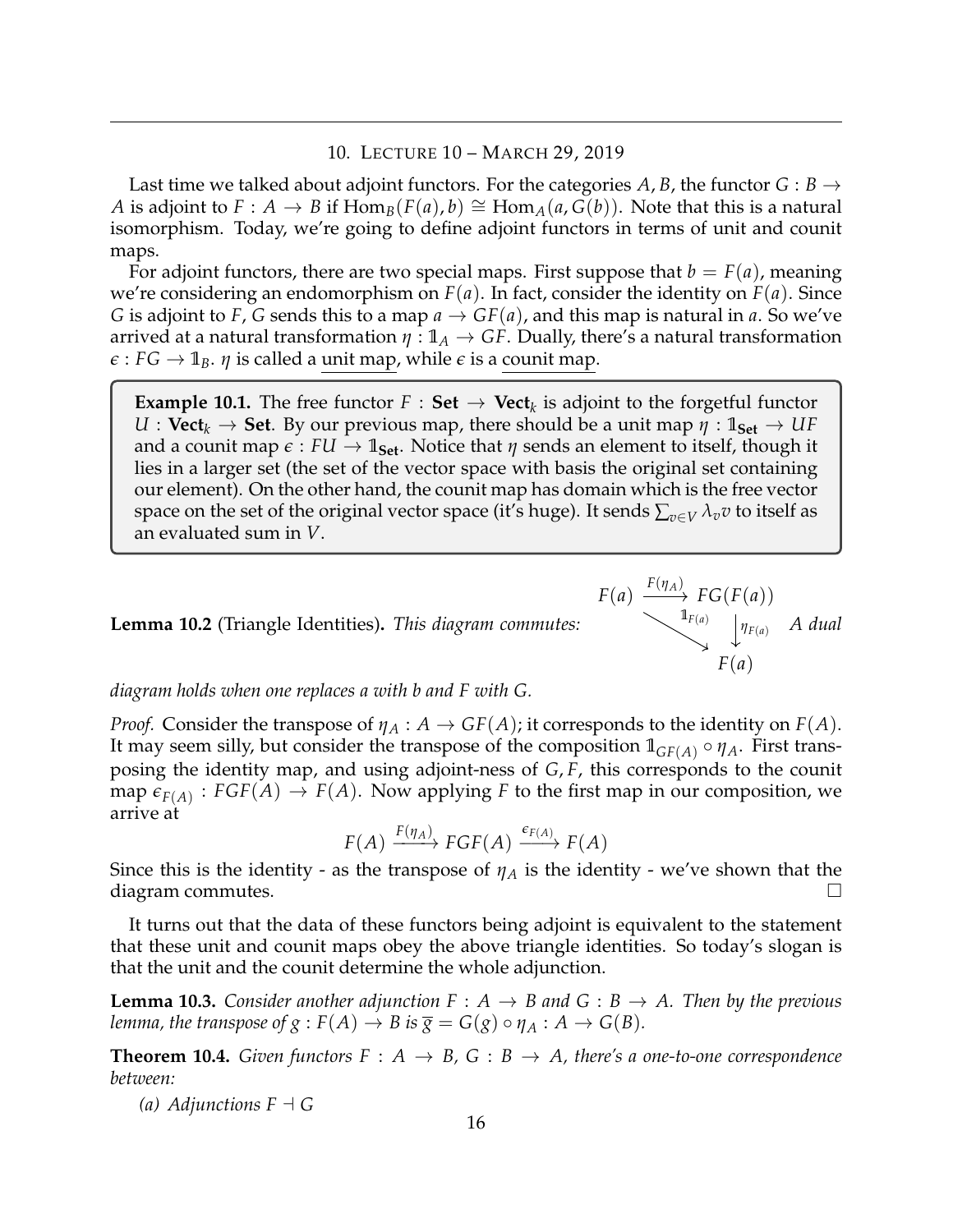*(b) Pairs*  $\eta$  :  $\mathbb{1}_A \to GF$ ,  $\epsilon$  :  $\mathbb{1}_B \to FG$  of natural transformations satisfying the triangle *identities.*

*Proof.* This formalizes our previous statement that adjunctions are totally specified by their unit and co-unit maps. The map  $(a) \rightarrow (b)$  is obvious. In the other direction, given *F*  $\exists$  *G*, the adjuction  $\text{Hom}_B(F(A), B) \cong \text{Hom}_A(A, G(B))$  must be unique if it exists. To see that it exists, take a map  $g : F(A) \to B$ . We send it to  $G(g) \circ \eta_A$ . On the other hand, given  $f: A \to G(B)$ , we send it to  $\epsilon_B \circ F(f)$ . It remains to show that these maps are inverses and that they're natural. The maps are natural because they are. That they're inverses is left as an exercise, and is not too illuminating.  $\Box$ 

**Example 10.5.** Given ordered sets  $A$ ,  $B$ , order-preserving functions  $f : A \rightarrow B$ ,  $g : B \to A$  are adjoint iff  $f(a) \leq b \iff a \leq g(b)$ .

Fix *X* a topological space and  $\mathcal{P}(X)$  - its power set - and  $\mathcal{C}(X)$  - its closed subsets. There's an inclusion  $C(X) \to P(X)$  and a map  $P(X) \to C(X)$  which takes closures. The closure functor is left-adjoint to the inclusion functor, because  $Cl(A) \subseteq B \iff$  $A \subseteq \text{int}(A)$ .

### 11. LECTURE 11 – APRIL 3, 2019

<span id="page-16-0"></span>We've been talking about left-adjoint pairs  $F \dashv G$  for  $F : A \to B$  and  $G : B \to A$ , where  $\text{Hom}_{B}(F(a), b) \cong \text{Hom}_{A}(a, G(b)).$  We also learned about the unit map  $\eta_a : a \to GF(a)$ , which is associated to the identity on  $F(a)$ , and the counit map  $\epsilon_a$ :  $FG(a) \rightarrow a$  associated to the identity on *G*(*a*).

We also learned about the correspondence between adjoint functors and the (co)unit maps. Today, we'll obtain another characterization of adjoint functors which uses initial objects. In particular, that  $F \dashv G$  is equivalent to the statement that a certain category contains an initial object.

We've talked about how the free and forgetful functors are adjoint on **Vect***<sup>k</sup>* and **Set**.

**Definition 11.1.** Given functors  $P : A \rightarrow C$  and  $Q : \beta \rightarrow C$ , one can construct the comma category ( $P \implies Q$ ) whose objects are triples  $(A, h : P(A) \rightarrow Q(B), B)$  and whose  $\overline{\text{morphisms Hom}}((A, h, B), (A', h', B'))$  are pairs of morphisms  $f : A \rightarrow A', g : B \rightarrow B'$ which make the following diagram commute:

**Remark 11.2.** There are 'projection' functors from ( $P \implies Q$ ) to  $\beta$  and A. This gives rise to two functors from  $(P \implies Q)$  to C: projecting onto  $\beta$  and applying  $Q$ , and projecting onto A and applying *P*. These functors admit a natural transformation, which explains the notation  $(P \implies Q)!$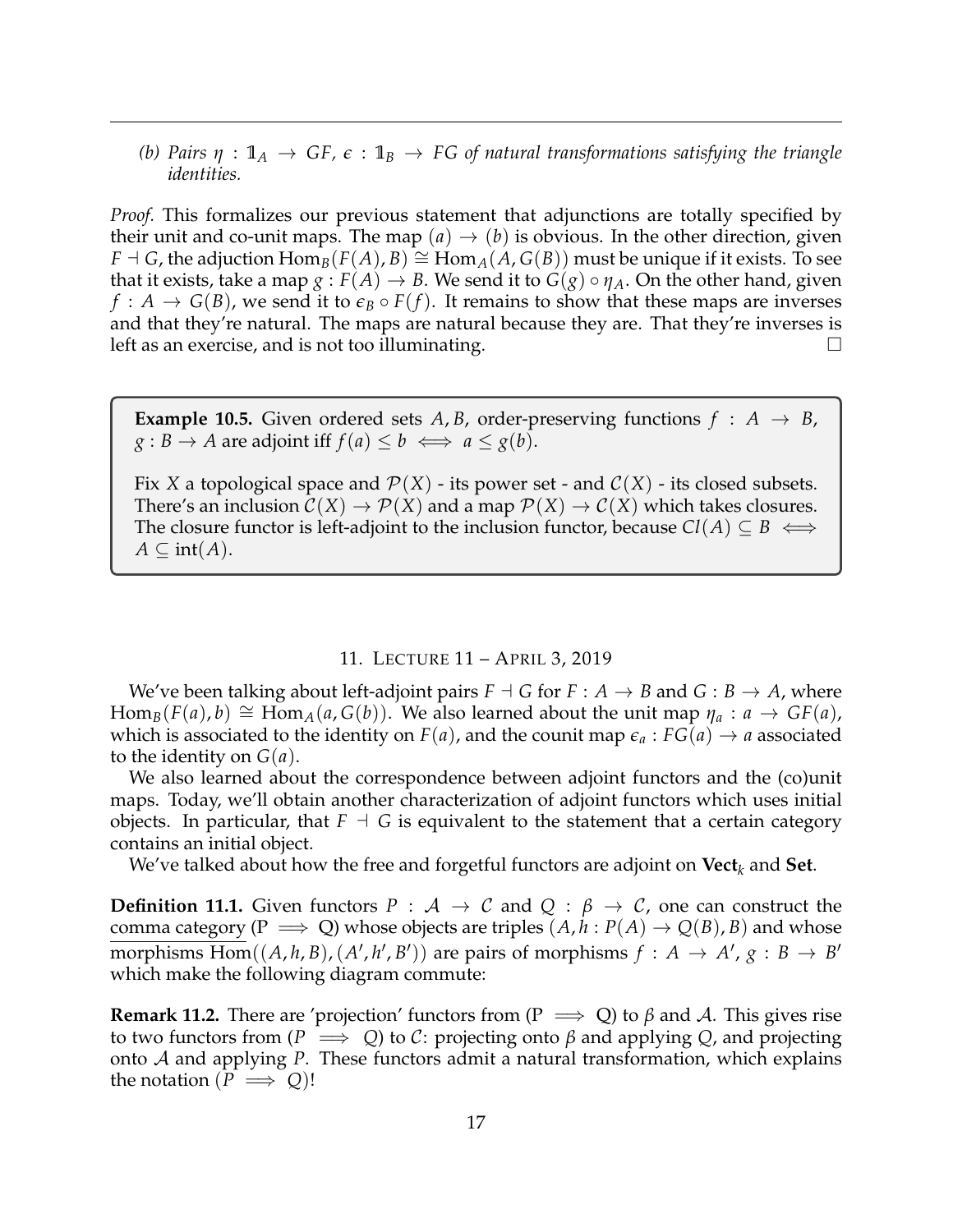**Example 11.3.** Slice categories are comma categories. Recall that the slice category  $A/A$  has objects which are morphisms in  $A, h: X \rightarrow A$ , and has morphisms which are maps  $f: X \to X'$  making the triangle commute, i.e.  $h' \circ f = h$ . The slice ceategory is precisely  $(1_A \implies A)$ , where  $A \in \mathcal{A}$  is though of as a functor from the category **1** to A.

There's also the coslice category  $A/A$  whose objects are  $h : A \rightarrow X$  and whose morphisms are  $f : X \to X'$  such that  $f \circ h = h'$ . This category is  $(A \implies \mathbb{1}_A)$ .

*β*

 $\mathbf{I}$ 

Now we'll consider the setup

$$
\mathbb{1} \xrightarrow{A} \mathcal{A}
$$

, keeping in mind that our goal is to make a connection between comma categories and adjunctions.

**Lemma 11.4.** *Say we have an adjunction*  $F : A \rightarrow \beta$ ,  $G : \beta \rightarrow A$ . We have a unit map  $\eta_A : A \to GF(A)$ . This is in fact an object in the previous comma category - ( $F(A) \in \beta$ ,  $\eta_A$ ) ∈  $(A \implies G)$ . Moreoever, this object is initial in  $(A \implies G)$ .

*Proof.* We'd like to show Hom $((F(A), \eta_A), (B, F : A \rightarrow G(B)))$  consists of exactly one map. This amounts to showing that there exists exactly one *G*(*q*) making the following diagram commute:



We know that a *q* making the diagram commute would then have  $\bar{q} = G(q) \circ \eta_A = f$ . Taking transposes again,  $q = \overline{\overline{q}} = f$ . So  $q = f$ .

**Theorem 11.5.** *Given functors*  $F : A \rightarrow \beta$ ,  $G : \beta \rightarrow A$ , *there's a one-to-one correspondence between:*

- *(1) Adjunctions between F and G.*
- *(2) Natural transformations*  $\eta : \mathbb{1}_A \implies GF$  *with*  $\eta_A : A \to GF(A)$  *is initial in*  $(A \implies$ *G*) *for all*  $A \in \mathcal{A}$ *.*

*Proof.* We've already shown  $(1) \implies (2)$ . The other direction is in Leinster, and is a bit  $\log$   $\log$ 

**Corollary 11.6.**  $G : \beta \to A$  has a left adjoint if and only if for any  $A \in \mathcal{A}$ , the comma category  $(A \implies G)$  has an initial object.

*Proof.* We've already shown the forward direction. In the reverse direction, we'd like to construct *F* such that  $F \dashv G$ .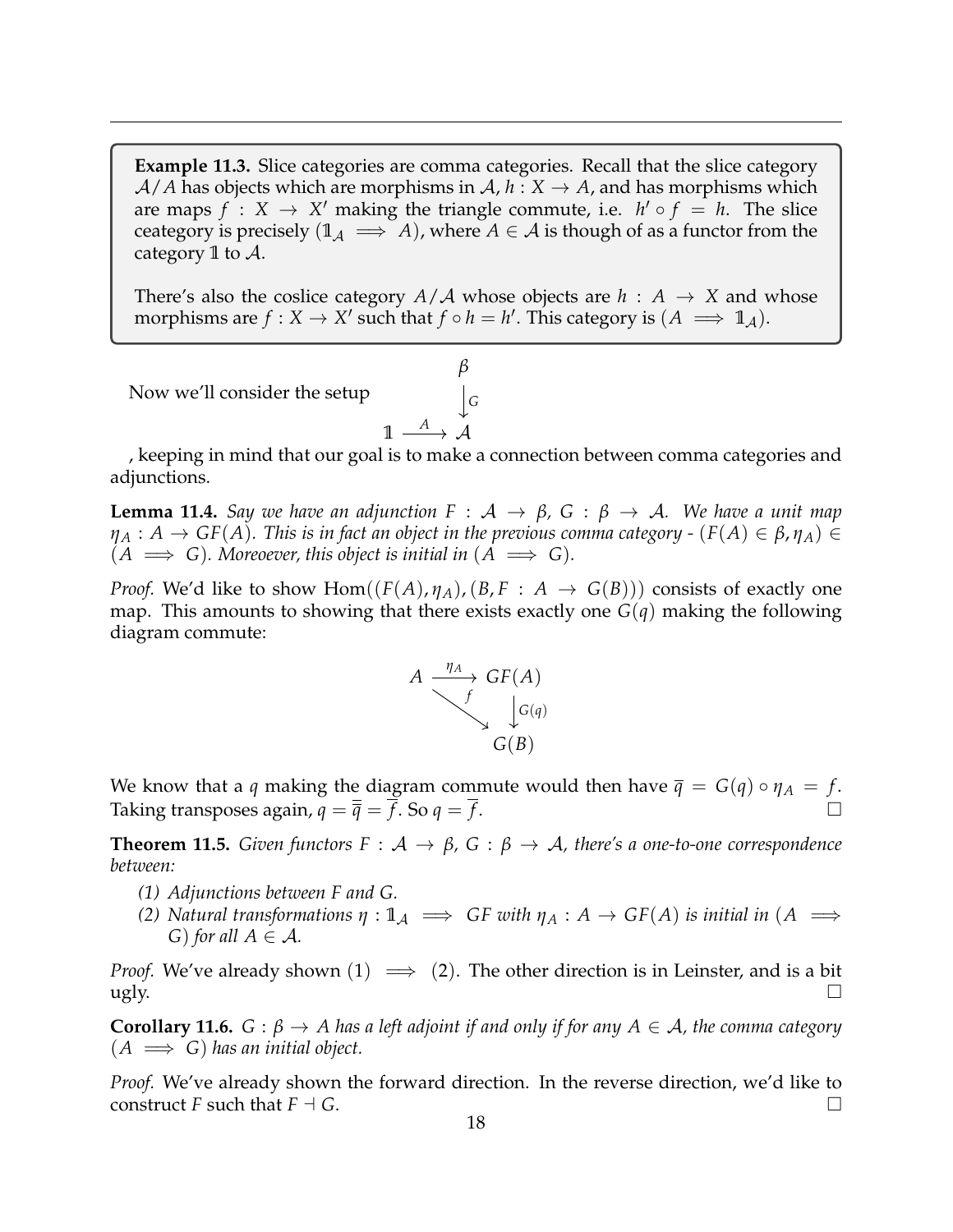This isn't really coincidence - comma categories are defined so that their initial objects contain information about adjoints.

#### 12. LECTURE 12 – APRIL 5, 2019

<span id="page-18-0"></span>The three main topics in an introductory category theory class are adjoints, representability, and limits/colimits. You can do them in more or less any order, and we've decided to first cover representability, then adjoints, and now limits/colimits. At a high leve, adjoints deal with functors between categories, representability seeks to understand a category by considering its functors to **Set**, and limits/colimits seek to understand a category by only considering things in the category itself.

We'll look at three kinds of limits today - the first are products. For sets *X*,*Y*, the product  $X \times Y$  is the set whose elements are pairs of elements in *X* and elements in *Y*. The universal property of the product here is that a map  $W \to X \times Y$  corresponds to a map  $W \rightarrow X$  and another  $W \rightarrow Y$ .

**Definition 12.1.** Take *X*, *Y* ∈ *A*. A product of *X* and *Y* is an object *P* ∈ *A* equipped with maps  $p_1 : P \to X$  and  $p_2 : P \to Y$  such that [UNIVERSAL PROPERTY OF PRODUCT]

Products are examples of limits!

**Remark 12.2.** Products don't always exist. One example is a category in which *X* or *Y* don't receive any morphisms, meaning there can't be projection maps  $p_i : X \times Y \to X, Y$ .

**Proposition 12.3.** *When products exist, they're unique up to isomorphism.*

*Proof.* Plug them both into the universal property.  $\Box$ 

- **Example 12.4.** (a) In **Top**, the product  $X \times Y$  is the set  $X \times Y$  equipped with the product topology. As you might expect, the product topology is defined so that this be the case. In particular, it's designed so that  $A \rightarrow X \times Y$  be continuous if and only if the induced maps  $A \rightarrow X$  and  $A \rightarrow Y$  are continuous.
	- (b) In **Vect**<sub>*K*</sub>, the product of *U*, *V* is the direct sum  $U \oplus V$ , as it satisfies the universal property.
	- (c) Take the category **R** induced by its total order, i.e.  $Hom(a, b) = *$  if  $a < b$ and it's empty otherwise. In this case,  $X \times Y = \min\{X, Y\}$ .
	- (d) Take the category **N** induced by the partial order of divisibility. Then  $a \times b =$  $gcd(a, b)$

**Definition 12.5.** For  $\mathcal A$  a category, *I* a set, the product of  $(X_i)_{i\in I}$  is an object  $P \in \mathcal A$ equipped with projection maps  $p_i: P \to X_i$  such that maps  $W \to X_i$  collectively factor uniquely through *P* and its *p<sup>i</sup>* .

As a special case, when the indexing set is empty, the product is a terminal object in the category. In fact, limits are alwasy related to terminal objects in certain categories, and colimits are always related to initial objects in certain categories. The second example of a limit we'll look at today is the equalizer.